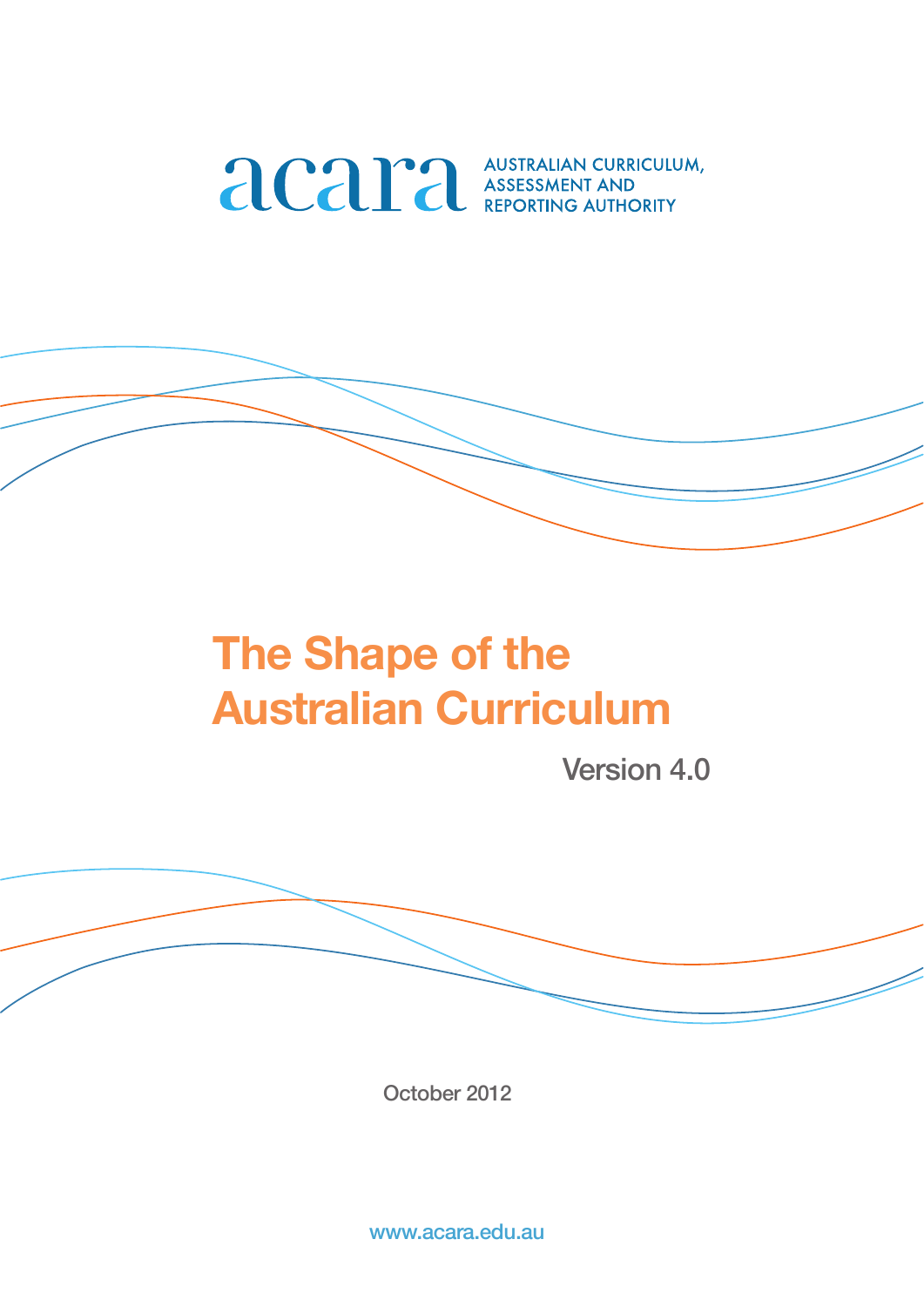#### **© Australian Curriculum, Assessment and Reporting Authority 2013**

This work is copyright. You may download, display, print and reproduce this material in unaltered form only (retaining this notice) for your personal, non-commercial use or use within your organisation.

All other rights are reserved. Requests and inquiries concerning reproduction and rights should be addressed to:

ACARA Copyright Administration, ACARA Level 10, 255 Pitt Street Sydney NSW 2000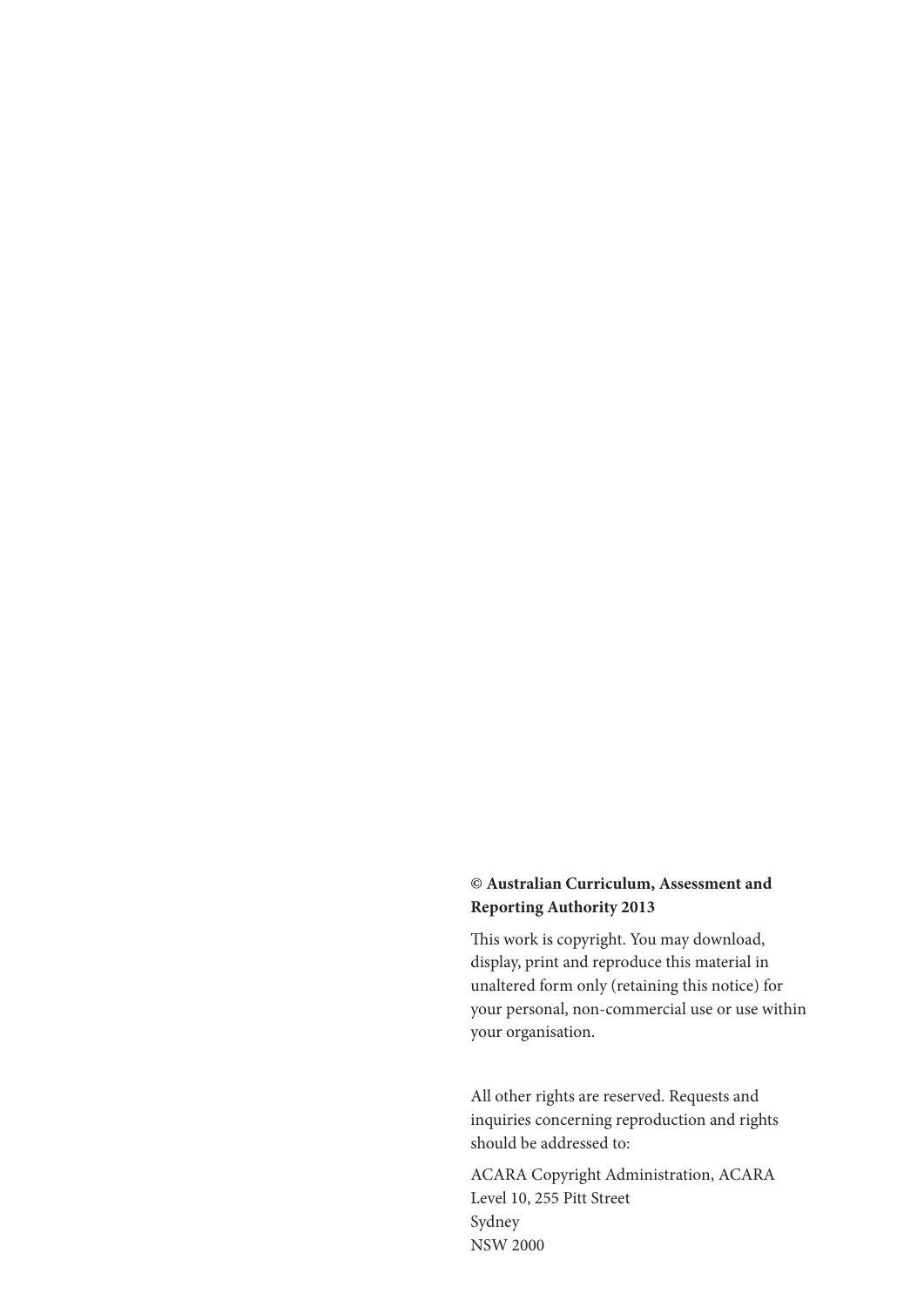## Amendment history

| Date         | <b>Version</b> | <b>Comment</b>                                                                                                                                                                                                                                                                                                                                                                                 |
|--------------|----------------|------------------------------------------------------------------------------------------------------------------------------------------------------------------------------------------------------------------------------------------------------------------------------------------------------------------------------------------------------------------------------------------------|
| May 2009     | 1.0            | Approved by the Interim National Curriculum Board in<br>May 2009 to guide the development of the first phase of<br>the Australian Curriculum (English, mathematics,<br>science and history).                                                                                                                                                                                                   |
| October 2010 | 2.0            | Updated to support implementation of the Foundation to<br>Year 10 Australian Curriculum for English, mathematics,<br>science and history, to provide the context for the next<br>stage of development of the Foundation to Year 12<br>curriculum and to promote ongoing discussion about the<br>shape of the Australian Curriculum as a whole.<br>Approved by the ACARA Board 26 October 2010. |
| October 2011 | 3.0            | The F-10 Curriculum Position paper on the whole<br>curriculum, achievement standards and support for<br>students with disability was endorsed by the Ministerial<br>Council in July 2011 and informed the revision of The<br>Shape of the Australian Curriculum v2.0.                                                                                                                          |
| October 2012 | 4.0            | Updated to include information about the shape of the<br>senior secondary curriculum and additional advice on<br>how the Australian Curriculum meets the needs of the<br>diverse range of students in Australian schools.                                                                                                                                                                      |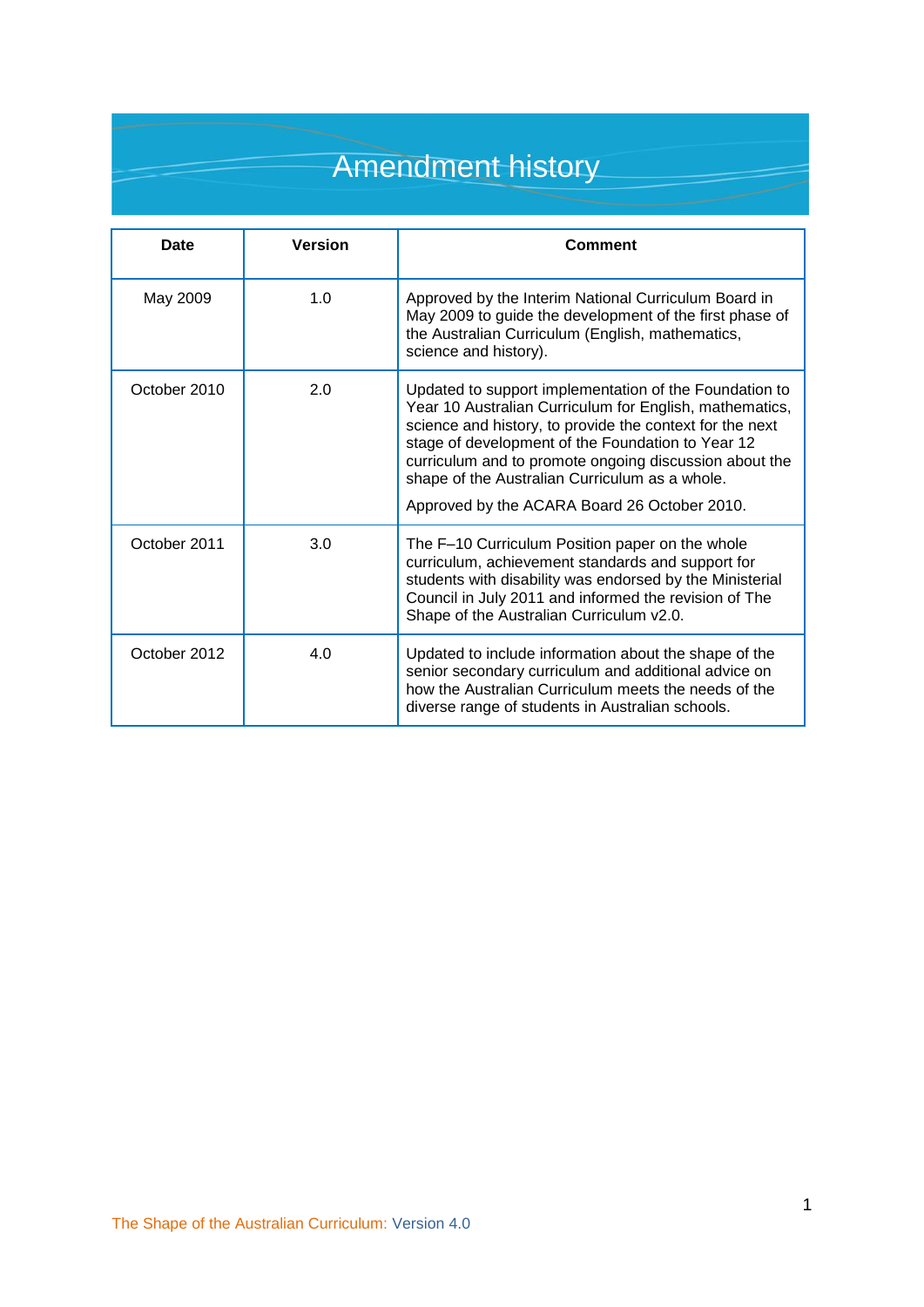### **Contents**

| Development of the F-10 curriculum on a year-by-year or bands-of-school-years basis 24 |  |  |
|----------------------------------------------------------------------------------------|--|--|
|                                                                                        |  |  |
|                                                                                        |  |  |
|                                                                                        |  |  |
|                                                                                        |  |  |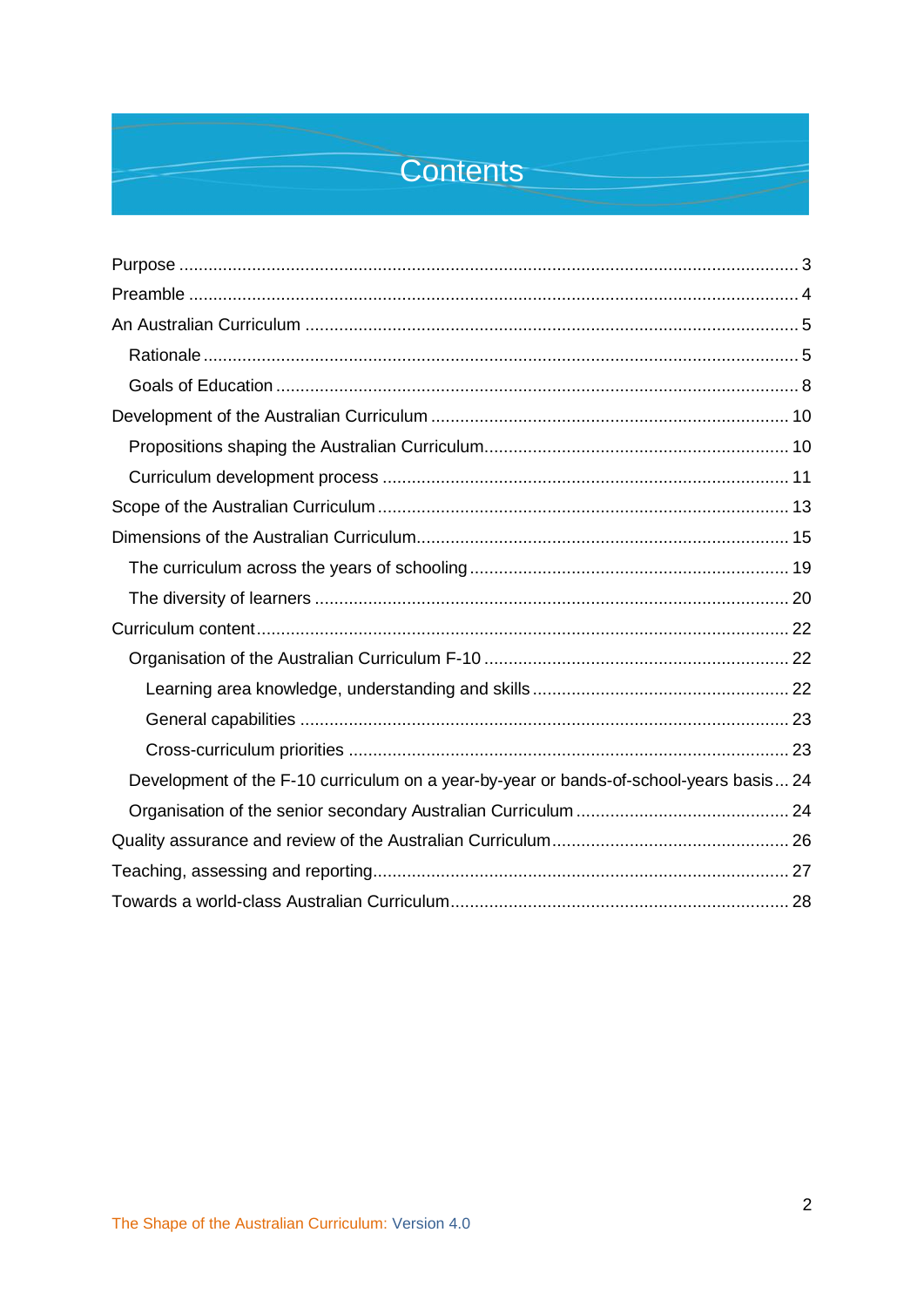<span id="page-4-0"></span>

- 1. The Shape of the Australian Curriculum v4.0 provides background to the development of and for the implementation of the Australian Curriculum.
- 2. The first Shape of the Australian Curriculum (May 2009) was written to guide the development of the first phase of the Australian Curriculum (English, mathematics, science and history). It was approved by the Ministerial Council in September 2009. Subsequent versions were approved by Ministers in December 2010 (Version 2.0) and October 2011 (Version 3.0).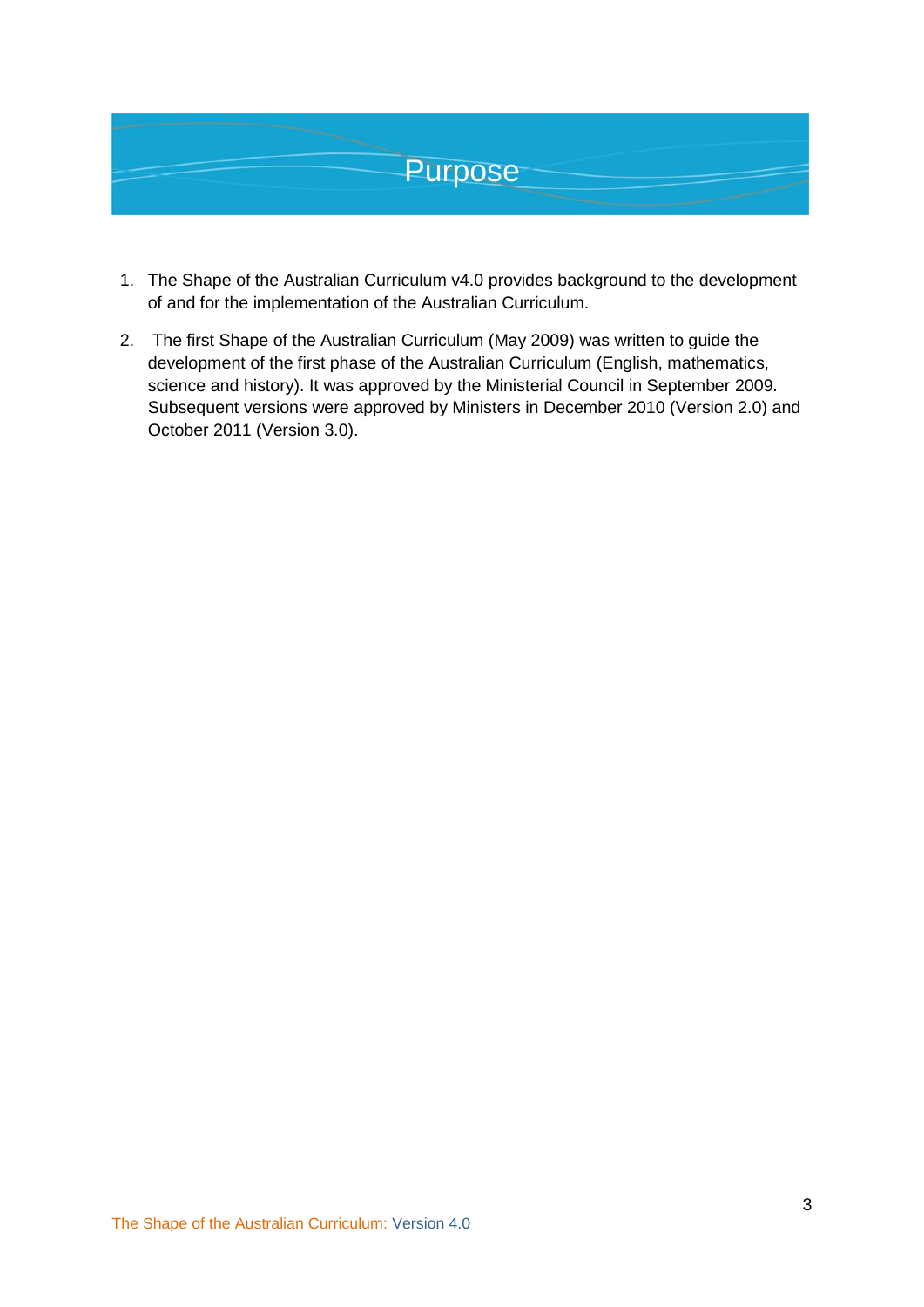### Preamble

- <span id="page-5-0"></span>3. The Australian Curriculum, Assessment and Reporting Authority (ACARA) is responsible for:
	- a national curriculum from Foundation to Year 12 in specified learning areas
	- a national assessment program aligned to the national curriculum that measures students' progress
	- a national data collection and reporting program that supports:
		- analysis, evaluation, research and resource allocation
		- accountability and reporting on schools
		- broader national achievement.
- 4. As part of its initial charter, ACARA was asked to commence curriculum development for English, mathematics, science and history. A second phase of work was authorised involving the development of an Australian Curriculum in geography, languages and the Arts. Subsequently, Australian education ministers agreed that a third phase of curriculum development will focus on health and physical education, information and communication technology, design and technology, economics and business, and civics and citizenship.
- 5. The establishment of ACARA can be seen as an outcome of many years of national collaboration in education. Twenty years ago, the Ministerial Council on Education, Employment, Training and Youth Affairs produced a collaborative statement on goals for schooling: the Hobart Declaration of 1989. Both the Hobart Declaration and the 1999 Adelaide Declaration authorised and stimulated the national effort.
- 6. The curriculum development work of ACARA is guided by the Melbourne Declaration on Educational Goals for Young Australians, adopted by the Ministerial Council in December 2008. The Melbourne Declaration emphasises the importance of knowledge, understanding and skills of learning areas, general capabilities and cross-curriculum priorities as the basis for a curriculum designed to support 21st century learning.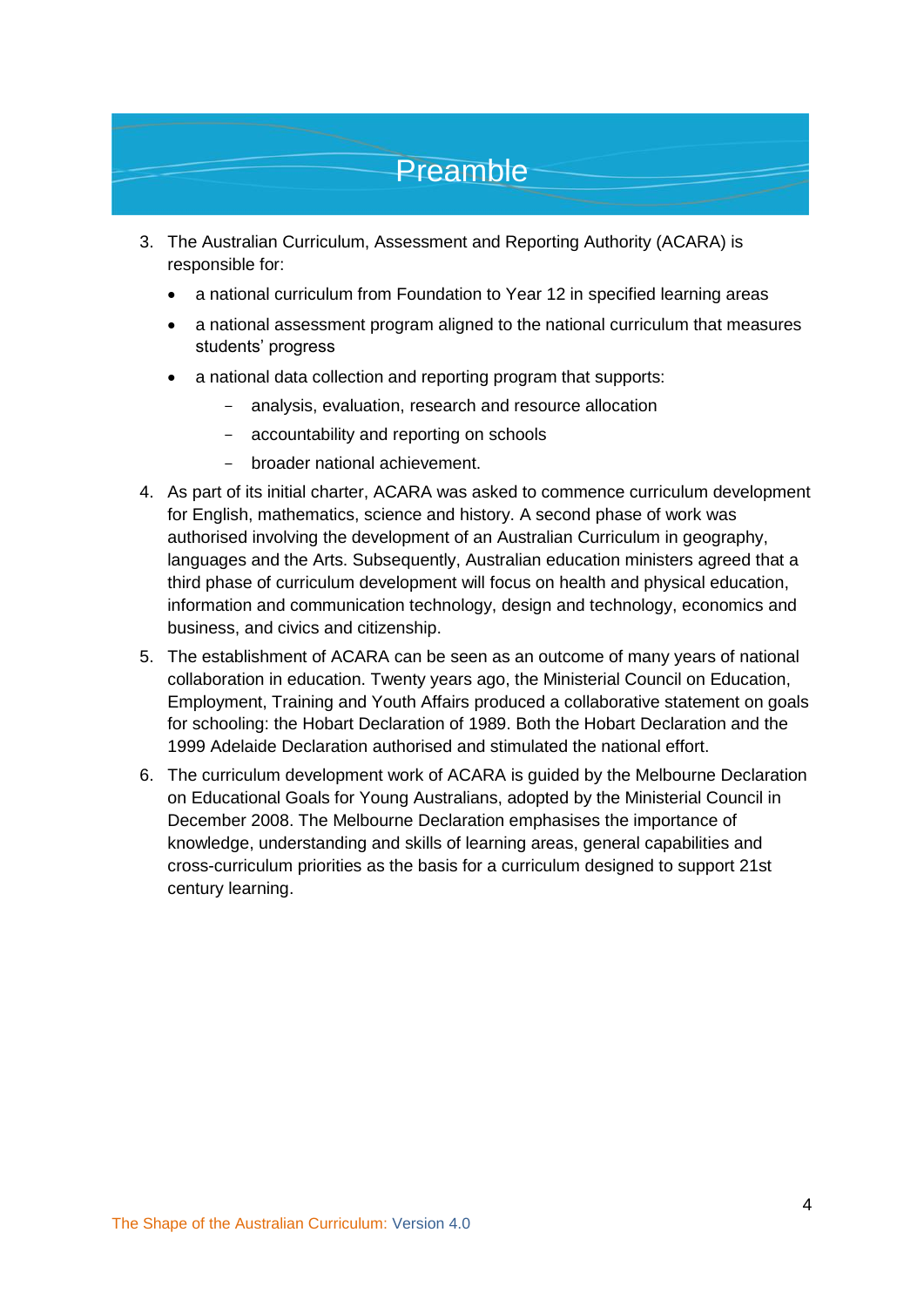#### <span id="page-6-1"></span><span id="page-6-0"></span>**Rationale**

- 7. All Australian governments have committed to the goals of the Melbourne Declaration, which are that Australian schooling promotes equity and excellence; and that all young Australians become successful learners, confident and creative individuals, and active and informed citizens. Promoting world-class curriculum and assessment is one of eight interrelated areas for action designed to achieve the Melbourne Declaration goals.
- 8. The rationale for introducing an Australian Curriculum centres on improving the quality, equity and transparency of Australia's education system.
	- Quality an Australian Curriculum will contribute to the provision of a worldclass education in Australia by setting out the knowledge, understanding and skills needed for life and work in the 21st century and by setting common high standards of achievement across the country.
	- Equity an Australian Curriculum will provide a clear, shared understanding of what young people should be taught and the quality of learning expected of them, regardless of their circumstances, the type of school that they attend or the location of their school.
- 9. Education plays a critical role in shaping the lives of the nation's future citizens. To play this role effectively, the intellectual, personal, social and educational needs of young Australians must be addressed at a time when ideas about the goals of education are changing and will continue to evolve.
- 10. At the 60th Australian Education Council meeting held in Hobart in April 1989, education ministers produced a collaborative statement on goals for schooling: the Hobart Declaration. This statement was updated in 1999 as the Adelaide Declaration. In 2008, ministers nominated five major developments that, over the 20-year period, had changed the ways in which people interacted with each other and thought about the purposes of schooling. These changes were set out in the Melbourne Declaration on Educational Goals for Young Australians (see Box 1).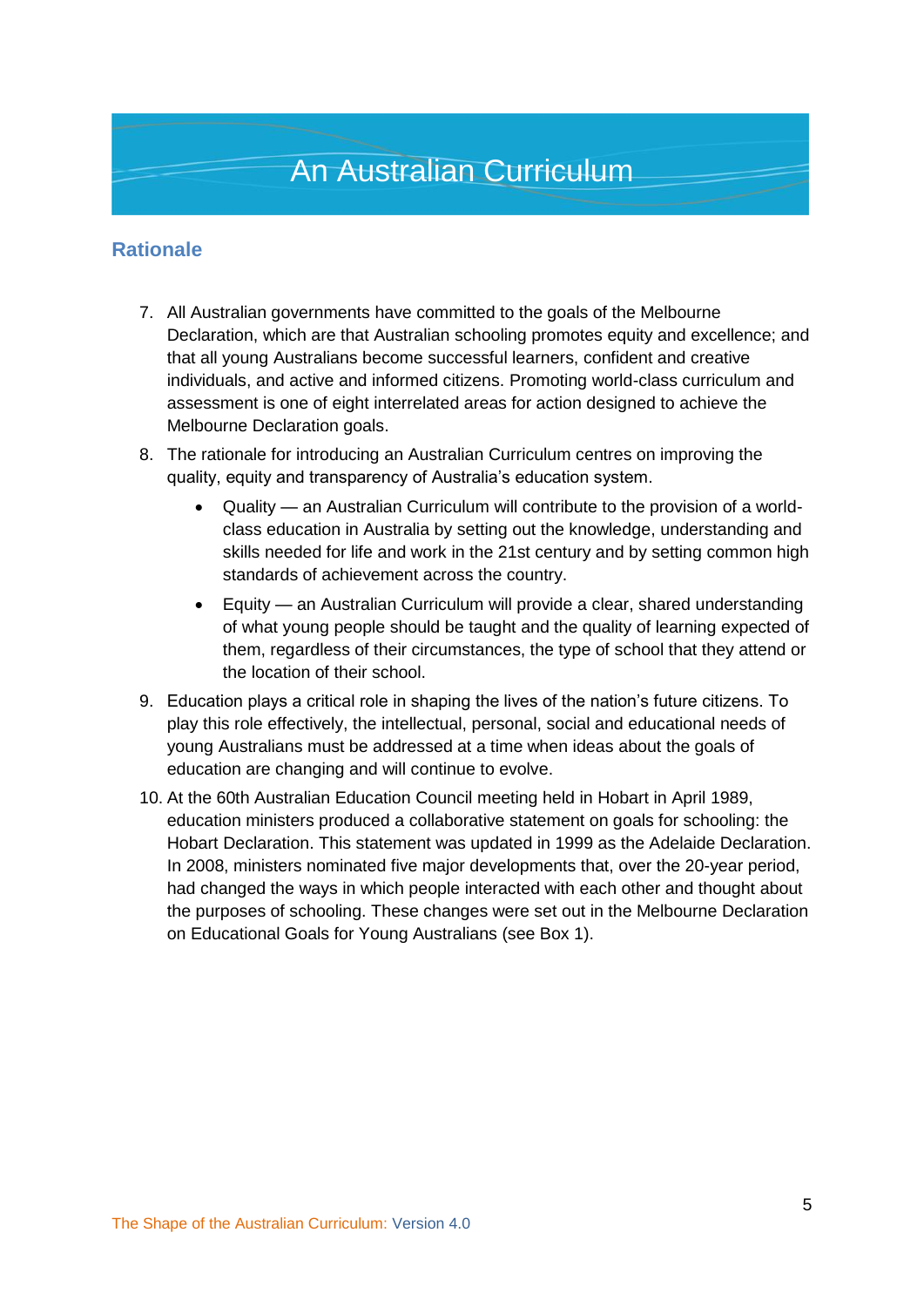#### **Box 1: Changes over the period 1989-2008 with implications for education**

- Global integration and international mobility have increased rapidly in the past decade. As a consequence, new and exciting opportunities for Australians are emerging. This heightens the need to nurture an appreciation of, and respect for, social, cultural and religious diversity, and a sense of global citizenship.
- India, China and other Asian nations are growing and their influence on the world is increasing. Australians need to become 'Asia literate' by building strong relationships with Asia.
- Globalisation and technological change are placing greater demands on education and skill development in Australia, and the nature of jobs available to young Australians is changing faster than ever. Skilled jobs now dominate jobs growth, and people with university or vocational education and training qualifications fare much better in the employment market than early school-leavers. To maximise their opportunities for healthy, productive and rewarding futures, Australia's young people must be encouraged not only to complete secondary education, but also to proceed into further training or education.
- Complex environmental, social and economic pressures, such as climate change, that extend beyond national borders pose unprecedented challenges, requiring countries to work together in new ways. To meet these challenges, Australians must be able to comprehend and use scientific concepts and principles, and approach problem solving in new and creative ways.
- Rapid and continuing advances in information and communication technologies (ICT) are changing the ways people share, use, develop and process information and technology, and young people need to be highly skilled in ICT. While schools already employ these technologies in learning, there is a need to increase their effectiveness significantly over the next decade.

*Ministerial Council on Education, Employment, Training and Youth Affairs, Melbourne Declaration on Educational Goals for Young Australians, December 2008, p.4*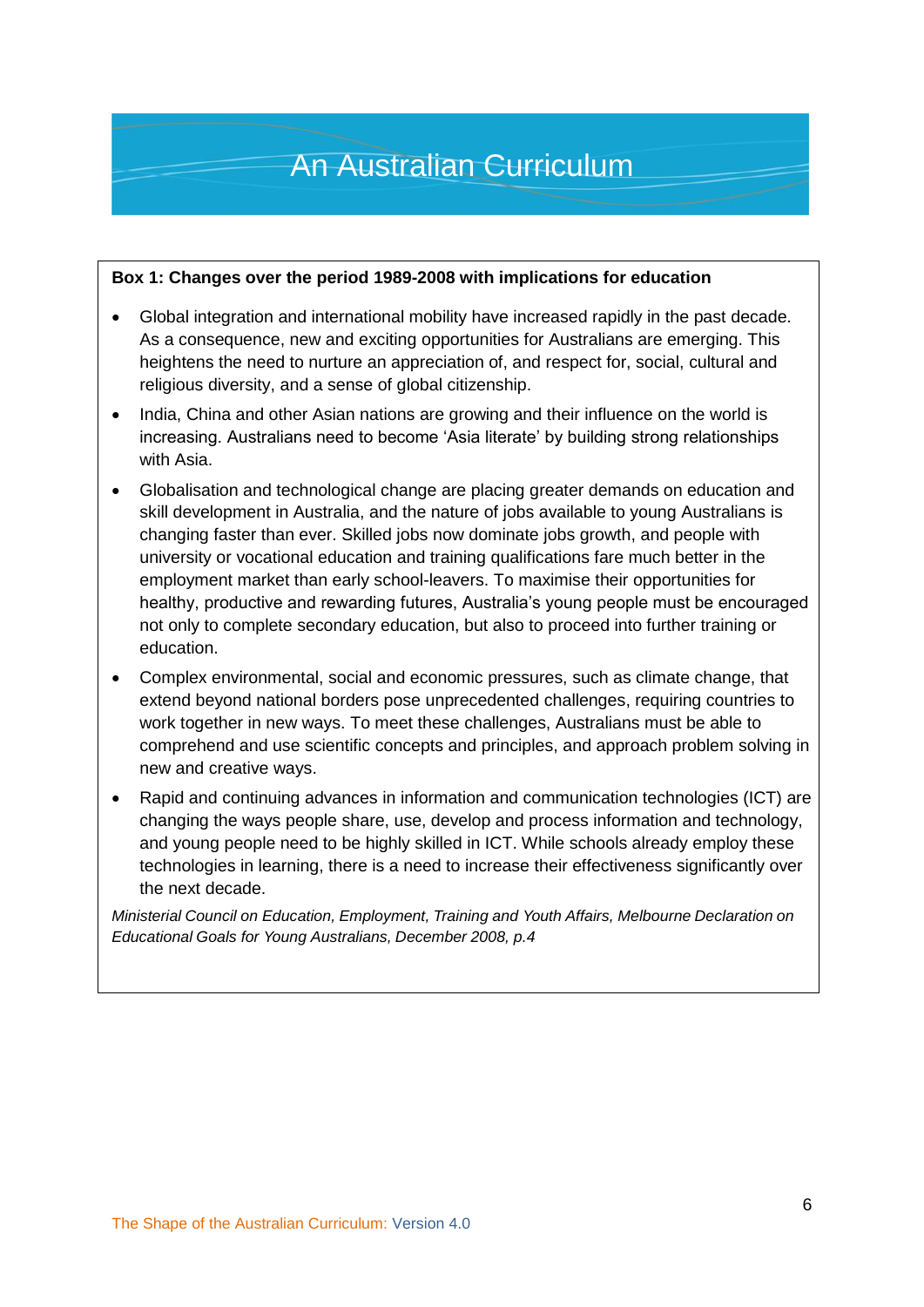- 11. Education must not only respond to these remarkable changes but also, as far as possible, anticipate the conditions in which young Australians will need to function as individuals, citizens and workers when they complete their schooling. These future conditions are distant and difficult to predict. It is expected that almost all young Australians who begin primary school in 2011 will continue their initial education until 2022. Many will go on to further education or training through to the mid-2020s and later. Young people will need a wide and adaptive set of knowledge, understanding and skills and to meet the changing expectations of society and to contribute to the creation of a more productive, sustainable and just society.
- 12. An Australian Curriculum in the 21st century needs to acknowledge the changing ways in which young people will learn and the challenges that will continue to shape their learning in the future. The curriculum is important in setting out what will be taught, what students need to learn and the expected quality of that learning.
- 13. The commitment to develop a national curriculum reflects a willingness to work together, across geographical and school-sector boundaries, to provide a world-class education for all young Australians. Working nationally makes it possible to harness collective expertise and effort in the pursuit of this common goal. It also offers the potential of economies of scale and a substantial reduction in the duplication of time, effort and resources.
- 14. The Australian Curriculum also means that all young Australians can learn about the histories and cultures of Aboriginal and Torres Strait Islander peoples, of their contribution to Australia, and of the consequences of colonial settlement for Indigenous communities, past and present. For Aboriginal people and Torres Strait Islanders, the Australian Curriculum promotes the importance of pursuing excellence within education settings that respect and promote their cultural identity.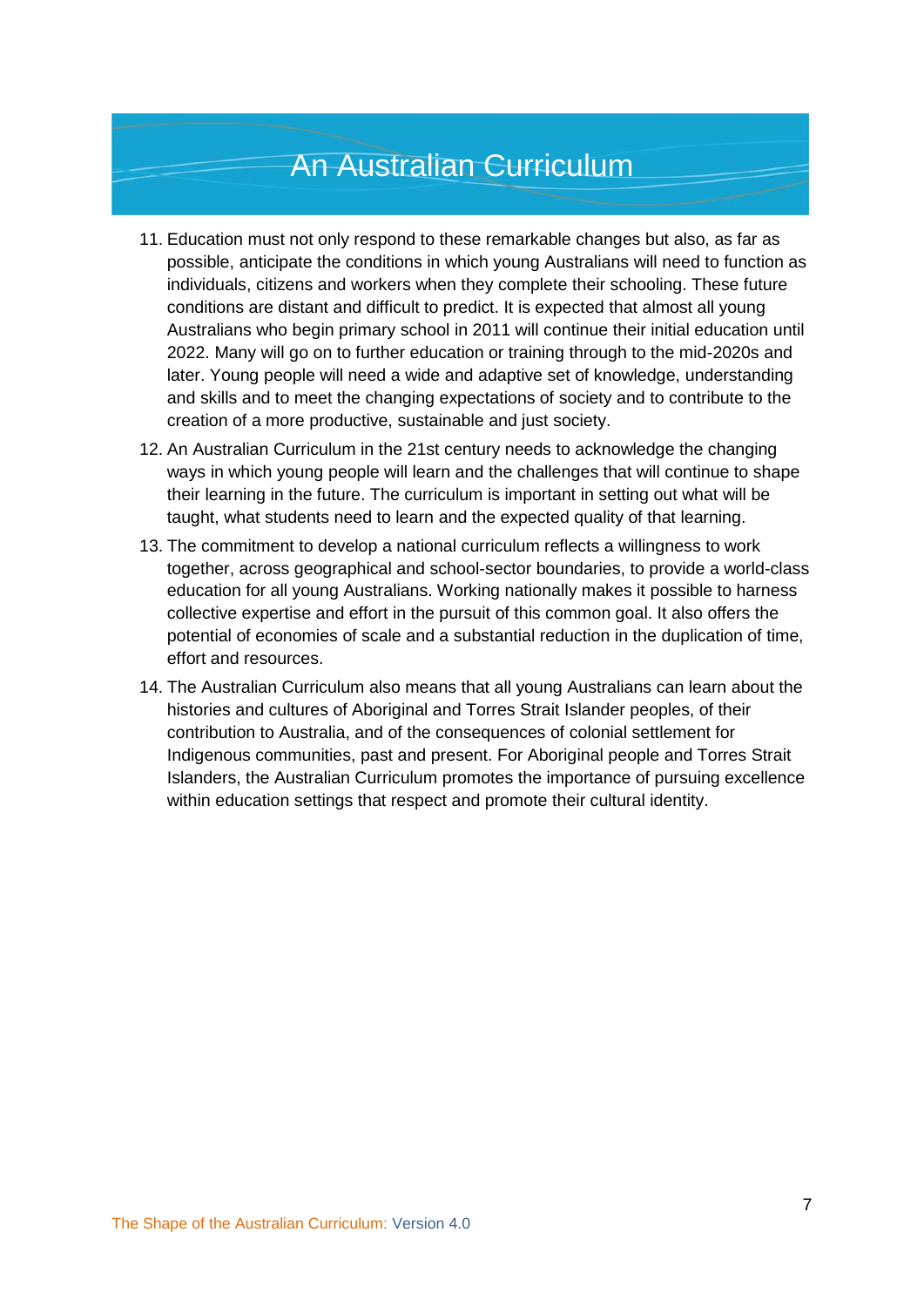#### <span id="page-9-0"></span>**Goals of Education**

15. The Melbourne Declaration commits 'to supporting all young Australians to become successful learners, confident and creative individuals, and active and informed citizens' (see Box 2), and to promoting equity and excellence in education.

#### **Box 2: Educational goals for young Australians**

Successful learners:

- develop their capacity to learn and play an active role in their own learning
- have the essential skills in literacy and numeracy, and are creative and productive users of technology, especially ICT, as a foundation for success in all learning areas
- are able to think deeply and logically, and obtain and evaluate evidence in a disciplined way as the result of studying fundamental disciplines
- are creative, innovative and resourceful, and are able to solve problems in ways that draw upon a range of learning areas and disciplines
- are able to plan activities independently, collaborate, work in teams and communicate ideas
- are able to make sense of their world and think about how things have become the way they are
- are on a pathway towards continued success in further education, training or employment, and acquire the skills to make informed learning and employment decisions throughout their lives
- are motivated to reach their full potential.

Confident and creative individuals:

- have a sense of self-worth, self-awareness and personal identity that enables them to manage their emotional, mental, spiritual and physical wellbeing
- have a sense of optimism about their lives and the future–are enterprising, show initiative and use their creative abilities
- develop personal values and attributes such as honesty, resilience, empathy and respect for others
- have the knowledge, skills, understandings and values to establish and maintain healthy, satisfying lives
- have the confidence and capability to pursue university or post-secondary vocational qualifications leading to rewarding and productive employment
- relate well to others and form and maintain healthy relationships
- are well prepared for their potential life roles as family, community and workforce members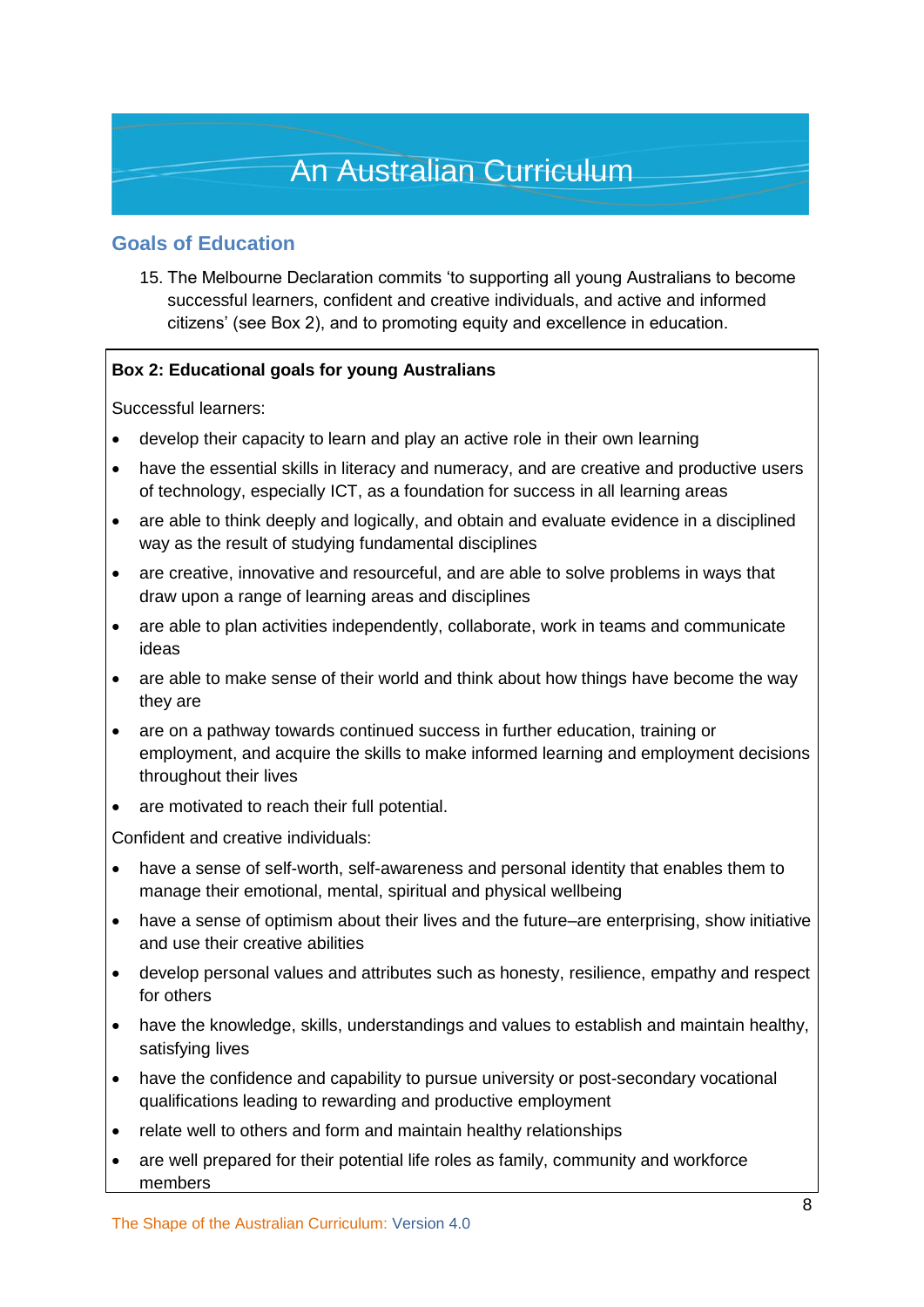embrace opportunities, make rational and informed decisions about their own lives and accept responsibility for their own actions.

Active and informed citizens:

- act with moral and ethical integrity
- appreciate Australia's social, cultural, linguistic and religious diversity, and have an understanding of Australia's system of government, history and culture
- understand and acknowledge the value of Indigenous cultures, and possess the knowledge, skills and understandings to contribute to, and benefit from, reconciliation between Indigenous and non-Indigenous Australians
- are committed to national values of democracy, equity and justice, and participate in Australia's civic life
- are able to relate to and communicate across cultures, especially the cultures and countries of Asia
- work for the common good, in particular sustaining and improving natural and social environments
- are responsible global and local citizens.

*Ministerial Council on Education, Employment, Training and Youth Affairs, Melbourne Declaration on Educational Goals for Young Australians, December 2008, pp. 8–9.*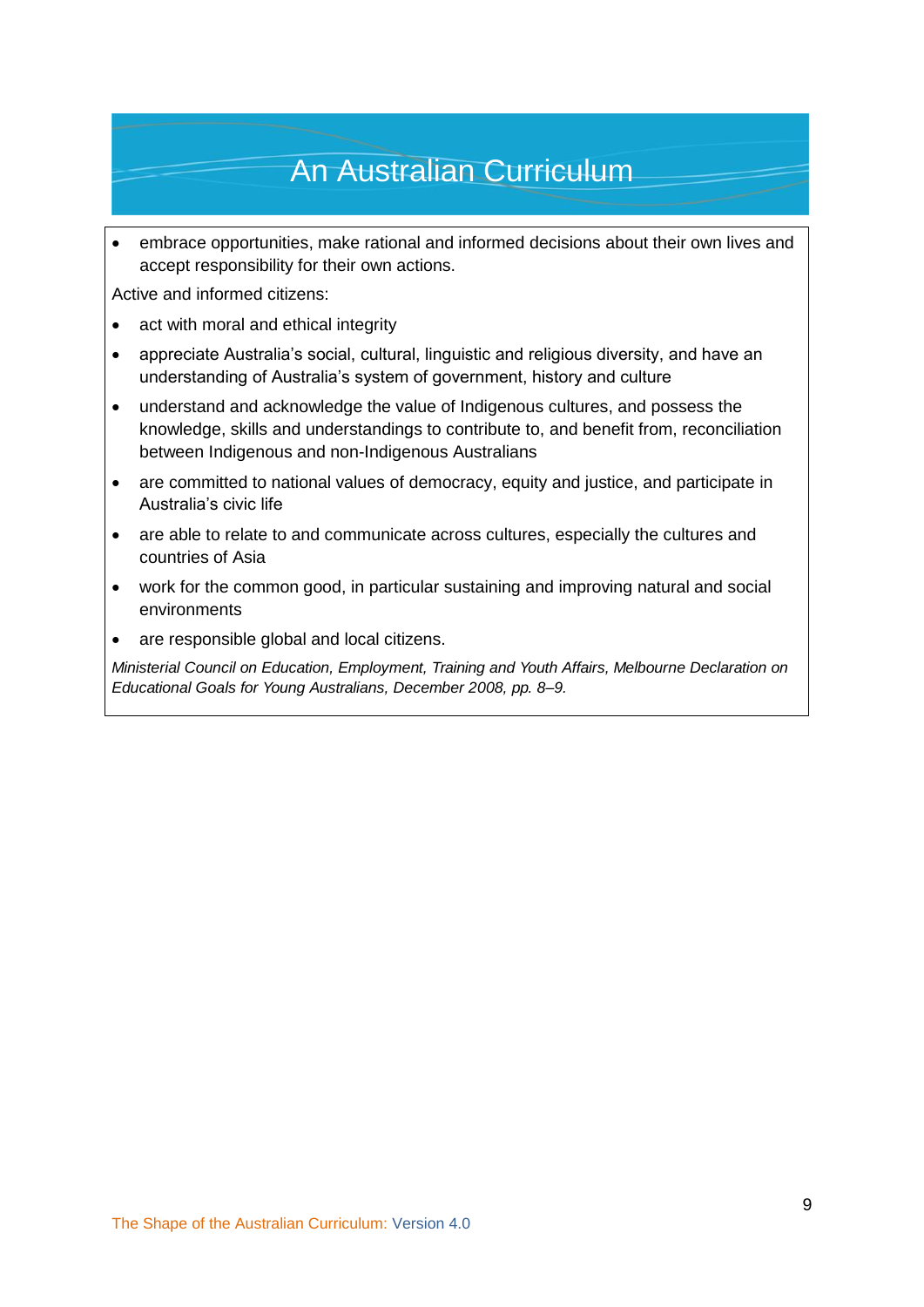### <span id="page-11-0"></span>Development of the Australian Curriculum

#### <span id="page-11-1"></span>**Propositions shaping the Australian Curriculum**

- 16. The development of the Australian Curriculum is shaped by the following propositions.
	- a) The Australian Curriculum recognises the entitlement of each student to knowledge, understanding and skills that provide a foundation for successful and lifelong learning and participation in the Australian community.
	- b) The Australian Curriculum is presented as a continuum of learning that makes clear to teachers what is to be taught across the years of schooling. It makes clear what students should learn and the quality of learning expected of them as they progress through school.
	- c) The Australian Curriculum is based on the assumptions that each student can learn and the needs of every student are important. It enables high expectations to be set for each student as teachers account for the current levels of learning of individual students and the different rates at which students develop.
	- d) The Australian Curriculum is aligned with the Early Years Learning Framework and builds on its key learning outcomes, namely: children have a strong sense of identity; children are connected with, and contribute to, their world; children have a strong sense of wellbeing; children are confident and involved learners; and children are effective communicators.
	- e) The Australian Curriculum helps prepare all young Australians to become competent and contributing members of the community. It builds firm and meaningful foundation skills as well as providing the basis for developing expertise for the increasing number of students who move on to specialised advanced studies in academic disciplines, professions and technical trades.
	- f) The Australian Curriculum specifies what all young Australians should learn as they progress through schooling and is designed to be taught within the overall teaching time and with the resources available to teachers and students. School authorities make decisions about the allocation of time and other resources.
	- g) The Australian Curriculum provides for rigorous, in-depth study, preferring depth to breadth wherever a choice needs to be made, with consideration also being given to the overall teaching and learning time available.
	- h) For some learning areas, the Australian Curriculum will be written with the expectation that they will be taught in each year of schooling from Foundation to Year 10. For other areas, the Australian Curriculum will describe an entitlement that students will have the opportunity to learn across Foundation to Year 8, as well as additional learning they may choose and/or schools may choose to provide in Years 9–10.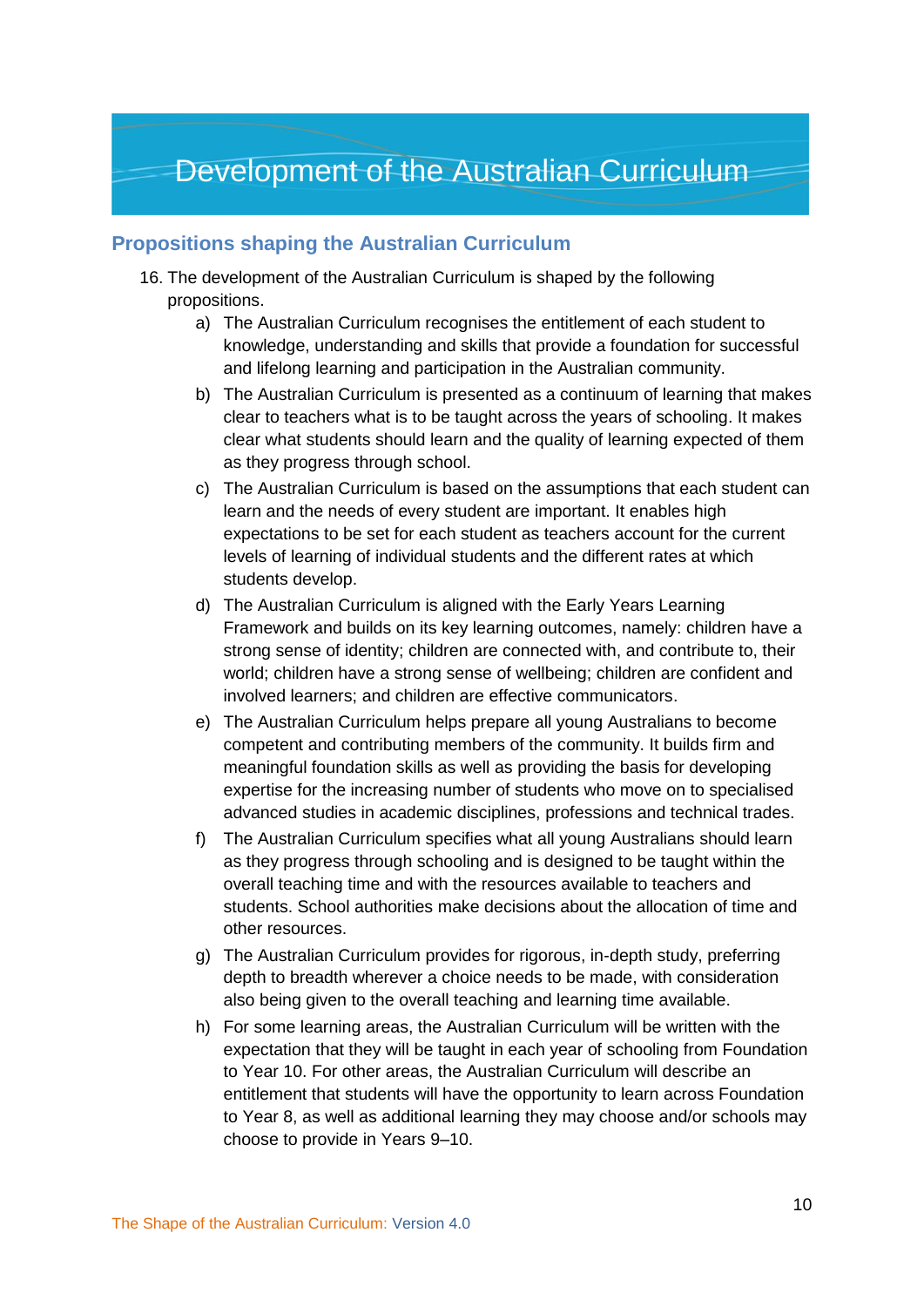### Development of the Australian Curriculum

- i) The primary audience for the Australian Curriculum is teachers. The curriculum is concise and expressed in plain language while preserving a complexity appropriate for professional practitioners. Consistency in terms of language and broad structure supports teachers in planning within and across learning areas.
- j) Jurisdictions, systems and schools will be able to implement the Australian Curriculum in ways that value teachers' professional knowledge, reflect local contexts and take into account individual students' family, cultural and community backgrounds. Schools and teachers determine pedagogical and other delivery considerations.
- k) The Australian Curriculum is established on a strong evidence base, which is related to learning, pedagogy and what works in professional practice, and has been benchmarked against international curricula.

#### <span id="page-12-0"></span>**Curriculum development process**

- 17. The process for developing the Australian Curriculum has been designed to generate broad engagement with, and discussion and feedback about, the shape and content of the Australian Curriculum.
- 18. It involves four interrelated phases: curriculum shaping, curriculum writing, implementation, and curriculum evaluation and review.
- 19. Curriculum shaping involves the development of a paper for each learning area setting out a broad outline of the proposed curriculum. Expert advice is sought in the development of an initial draft shape paper released for wide public consultation. Following modification of the draft in light of consultation and feedback, a final shape paper is published on ACARA's website at [www.acara.edu.au.](http://www.acara.edu.au/)
- 20. Curriculum writing involves teams of writers, supported by expert advisory groups and ACARA curriculum staff, who draft content descriptions and achievement standards for Foundation to Year 12. The draft Australian Curriculum for each learning area is released for public consultation and is subsequently revised in light of the feedback. The writing stage culminates in publication of the Australian Curriculum for the learning area.
- 21. Preparation for implementation sees the Australian Curriculum delivered in an online environment for school authorities, schools and teachers to use. ACARA works with state and territory curriculum and school authorities to support their ongoing implementation planning.
- 22. Curriculum monitoring, evaluation and review processes are put in place to monitor and review the Australian Curriculum based on implementation feedback. The evaluation process may result in minor changes to, or a revision of, the curriculum.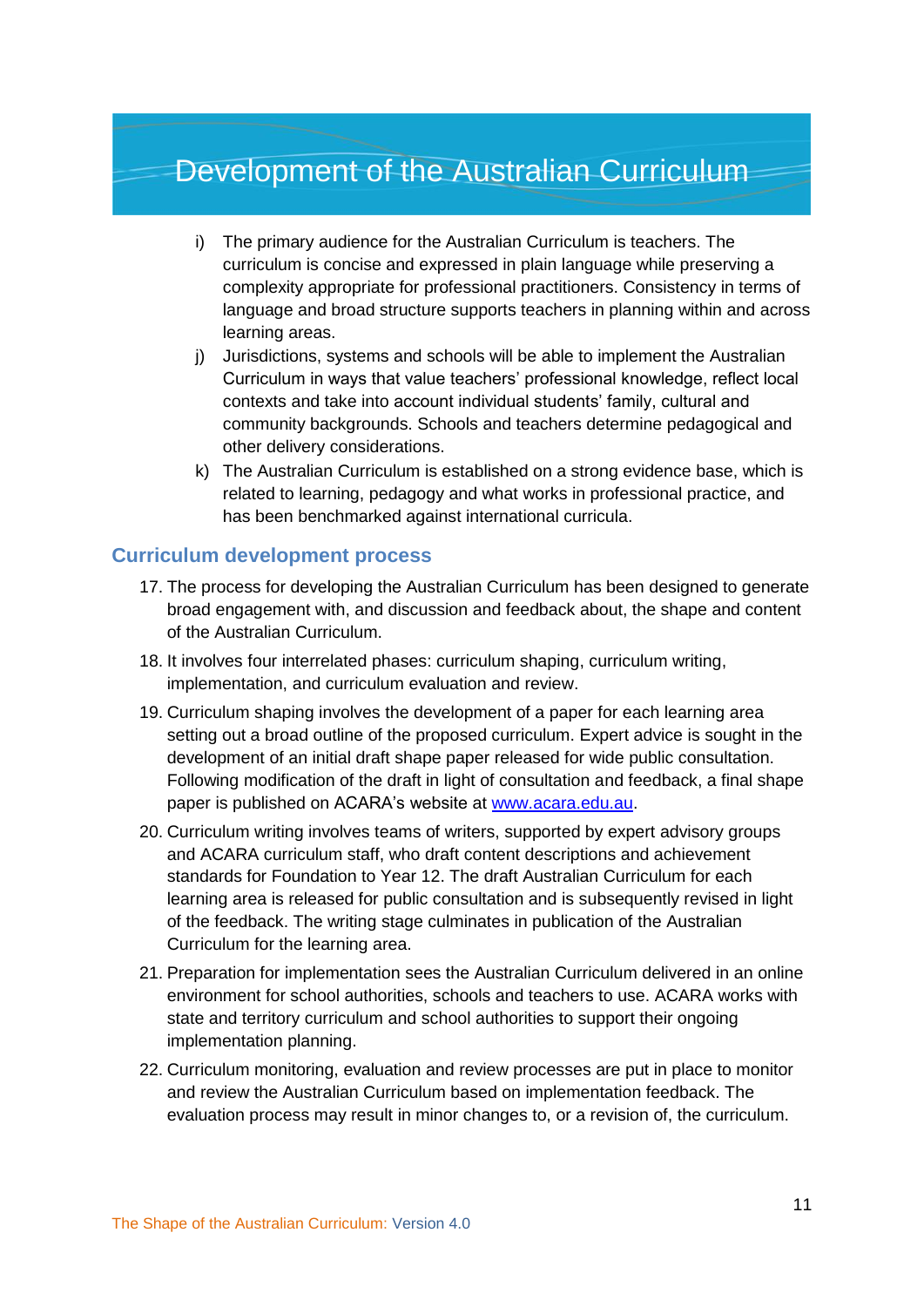## Development of the Australian Curriculum

23. Major features, processes and broad timeframes for these phases are elaborated in the Curriculum Development Process paper, which can be found at [http://www.acara.edu.au.](http://www.acara.edu.au/)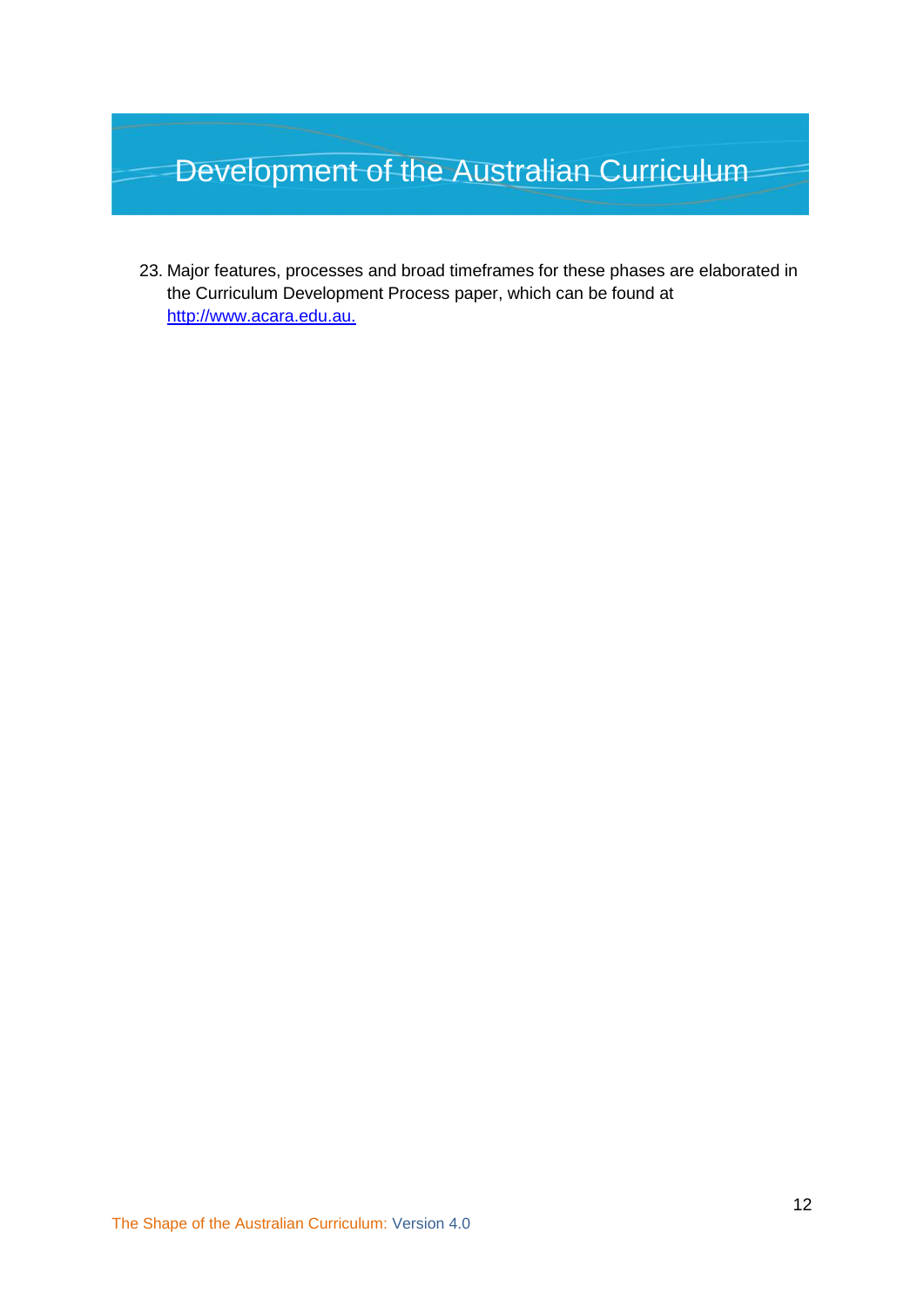### Scope of the Australian Curriculum

- <span id="page-14-0"></span>24. The Australian Curriculum has been written to take account of the growth and development of young people across the years of schooling, the diverse needs of the student population in Australian schools, and the knowledge, understanding and skills that all young Australians are entitled to learn in terms of learning areas, general capabilities and cross-curriculum priorities.
- 25. The Australian Curriculum makes clear to teachers what is to be taught. It also makes clear to students what they should learn and the quality of learning expected of them. Schools are able to decide how best to deliver the curriculum, drawing on integrated approaches where appropriate and using pedagogical approaches that account for students' needs, interests and the school and community context. School authorities will be able to offer curriculum beyond that specified in the Australian Curriculum.
- 26. The Melbourne Declaration on Educational Goals for Young Australians identifies three broad categories of outcomes that the curriculum should deliver for students (see Box 3). Thus the Australian Curriculum is developed in terms of learning area knowledge, skills and understandings and general capabilities.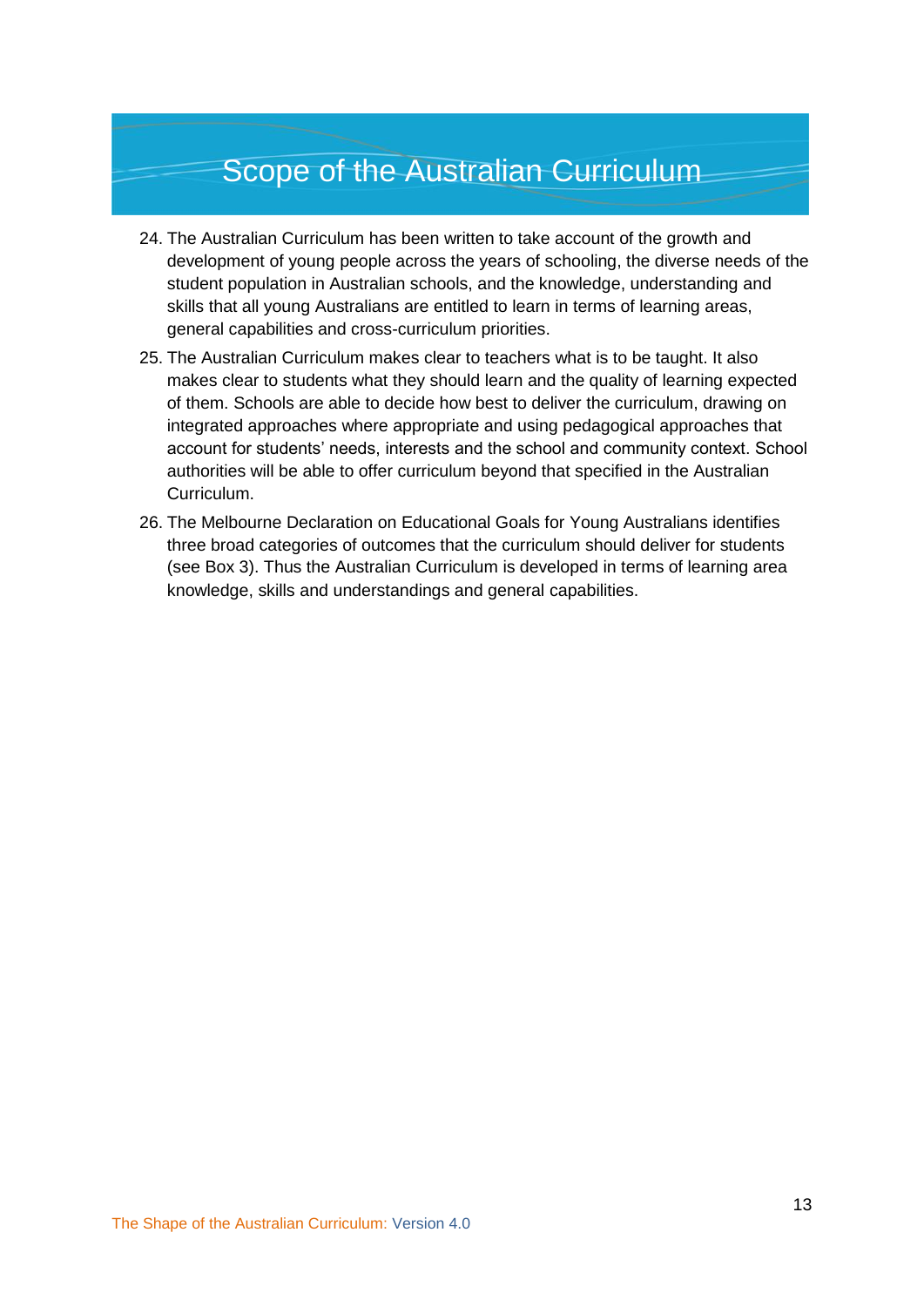### Scope of the Australian Curriculum

#### **Box 3: Intended educational outcomes for young Australians**

*A solid foundation in in knowledge, skills and understandings, and values on which further learning and adult life can be built:*

 The curriculum will include a strong focus on literacy and numeracy skills. It will also enable students to build social and emotional intelligence, and nurture student wellbeing through health and physical education in particular. The curriculum will support students to relate well to others and foster an understanding of Australian society, citizenship and national values through the study of civics and citizenship. As a foundation for further learning and adult life, the curriculum will include practical knowledge and skills development in areas such as ICT and design and technology, which are central to Australia's skilled economy and provide crucial pathways to post- school success.

*Deep knowledge, understanding, skills and values that will enable advanced learning and an ability to create new ideas and translate them into practical applications:*

 The curriculum will enable students to develop knowledge in the disciplines of English, mathematics, science, languages, humanities and the Arts; to understand the spiritual, moral and aesthetic dimensions of life; and open up new ways of thinking. It will also support the development of deep knowledge within a discipline, which provides the foundation for interdisciplinary approaches to innovation and complex problem solving.

*General capabilities that underpin flexible and analytical thinking, a capacity to work with others and an ability to move across subject disciplines to develop new expertise:*

 The curriculum will support young people to develop a range of generic and employability skills that have particular application to the world of work and further education and training, such as planning and organising, the ability to think flexibly, to communicate well and to work in teams. Young people also need to develop the capacity to think creatively, innovate, solve problems and engage with new disciplines.

*Ministerial Council on Education, Employment, Training and Youth Affairs, Melbourne Declaration on Educational Goals for Young Australians, December 2008, p.13*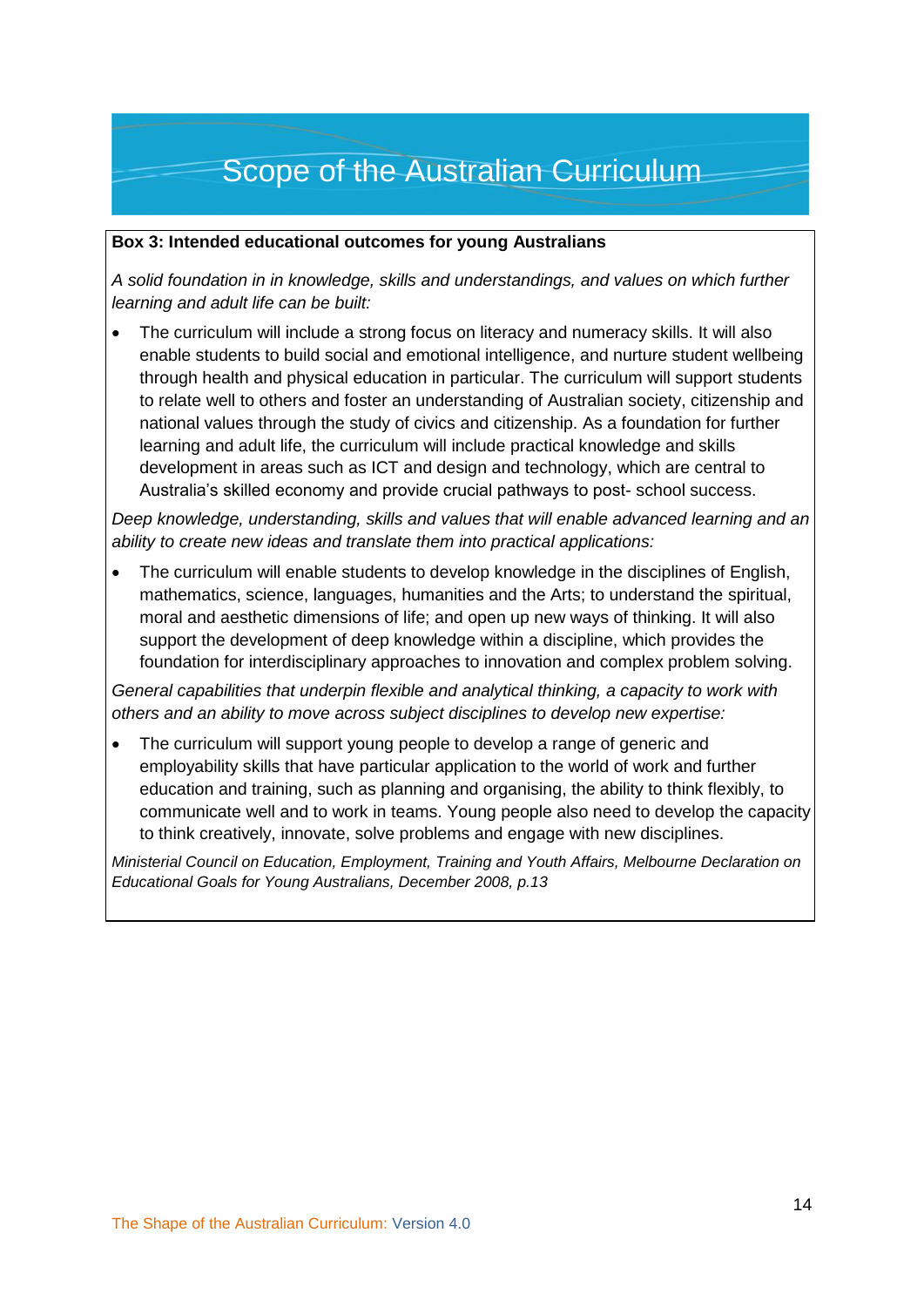- <span id="page-16-0"></span>27. The Australian Curriculum describes a learning entitlement for each Australian student. It sets out what young people should be taught (through the specification of curriculum content from learning areas, general capabilities and cross-curriculum priorities) and an expectation of the quality of their learning (depth of understanding and sophistication of skills described through achievement standards).
- 28. The Australian Curriculum has a three-dimensional design discipline-based learning areas, general capabilities as essential 21st century skills and contemporary cross-curriculum priorities.
- 29. The learning areas for which Australian Curriculum will be developed are:
	- English
	- **Mathematics**
	- **Science**
	- Humanities and Social Science (comprising History, Geography, Civics and

Citizenship and Economics and Business)

- The Arts (comprising Dance, Drama, Media Arts, Music and Visual Arts)
- Languages
- Health and Physical Education
- Technologies (comprising Digital Technologies and Design and Technologies)
- 30. The learning areas and the disciplines from which they are drawn provide a foundation of learning in schools because they reflect the way in which knowledge has, and will continue to be, developed and codified. However, 21st century learning does not fit neatly into a curriculum solely organised by learning areas or subjects that reflect the disciplines. Increasingly, in a world where knowledge itself is constantly growing and evolving, students need to develop a set of knowledge, skills, behaviours and dispositions, or general capabilities that apply across subject- based content and equip them to be lifelong learners able to operate with confidence in a complex, information-rich, globalised world.
- 31. The general capabilities define knowledge, skills, behaviours and dispositions that can be developed and applied across the curriculum to help students become successful learners, confident and creative individuals, and active and informed citizens. The general capabilities to be included in the Australian Curriculum are:
	- **Literacy**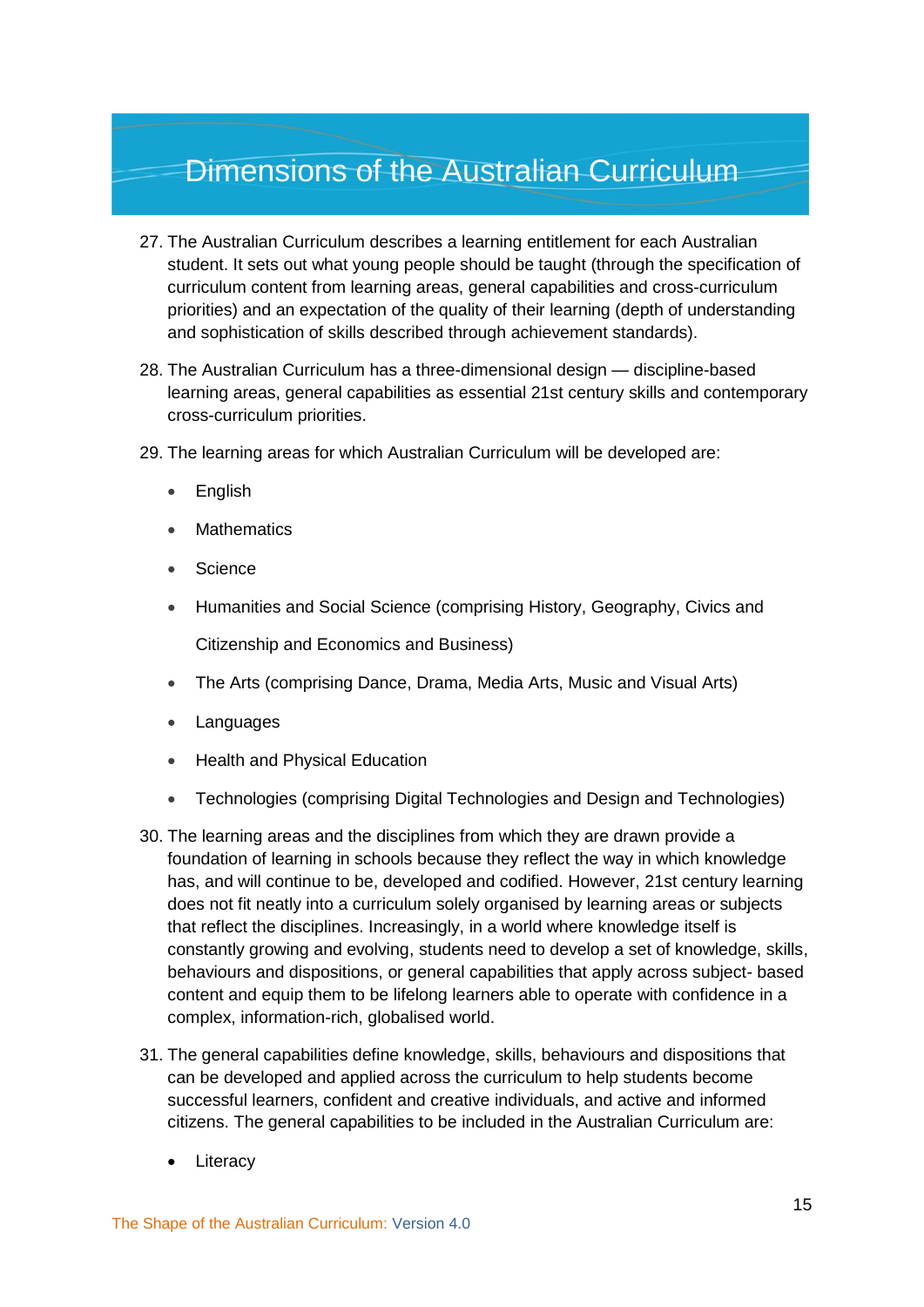- **Numeracy**
- Information and communication technology (ICT) capability
- Critical and creative thinking
- Personal and social capability
- Ethical understanding
- Intercultural understanding.
- 32. As shown in Box 3, on page 15, the Melbourne Declaration on Educational Goals for Young Australians sees these general capabilities as including 'planning and organising, the ability to think flexibly, to communicate well and to work in teams, the capacity to think creatively, innovate, solve problems and engage with new disciplines'.
- 33. The Australian Curriculum specifically covers the following general capabilities:

#### **Literacy**

Students become literate as they develop the knowledge, skills and dispositions to interpret and use language confidently for learning and communicating in and out of school and for participating effectively in society. Literacy involves students in listening to, reading, viewing, speaking, writing and creating oral, print, visual and digital texts, and using and modifying language for different purposes in a range of contexts.

#### **Numeracy**

Students become numerate as they develop the knowledge and skills to use mathematics confidently across other learning areas at school and in their lives more broadly. Numeracy involves students in recognising and understanding the role of mathematics in the world and having the dispositions and capacities to use mathematical knowledge and skills purposefully.

#### **Information communication technology (ICT) capability**

Students develop ICT capability as they learn to use ICT effectively and appropriately to access, create and communicate information and ideas, solve problems and work collaboratively in all learning areas at school, and in their lives beyond school. The capability involves students in learning to make the most of the digital technologies available to them, adapting to new ways of doing things as technologies evolve and limiting the risks to themselves and others in a digital environment.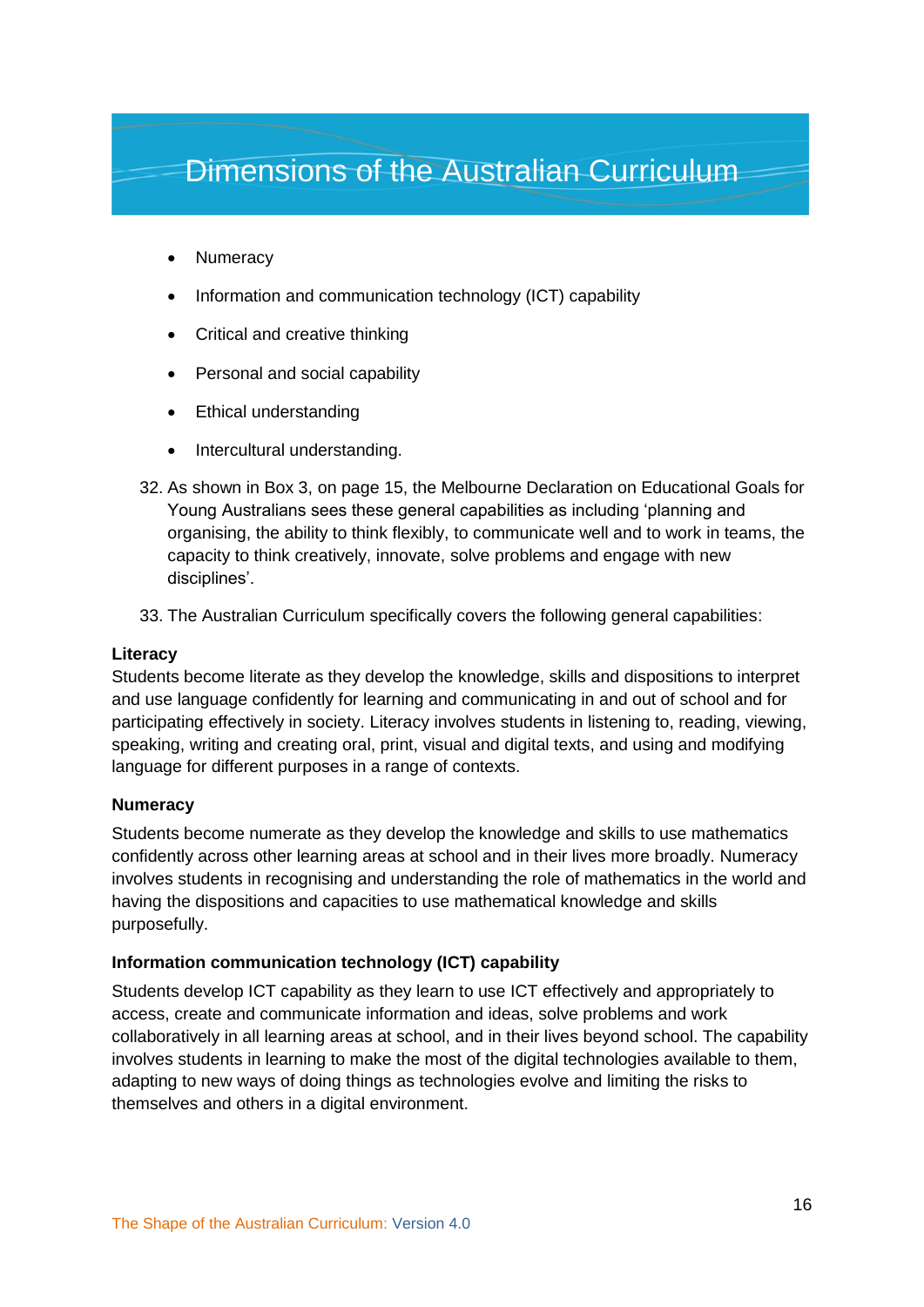#### **Critical and creative thinking**

Students develop capability in critical and creative thinking as they learn to generate and evaluate knowledge, clarify concepts and ideas, seek possibilities, consider alternatives and solve problems. Critical and creative thinking are integral to activities that require students to think broadly and deeply using skills, behaviours and dispositions such as reason, logic, resourcefulness, imagination and innovation in all learning areas at school and in their lives beyond school.

#### **Personal and social capability**

Students develop personal and social capability as they learn to understand themselves and others, and manage their relationships, learning, lives and work more effectively. The capability involves students in a range of practices including recognising and regulating emotions, developing empathy for others and understanding relationships, establishing and building positive relationships, making responsible decisions, working effectively in teams, handling challenging situations constructively and developing leadership skills.

#### **Ethical understanding**

Students develop ethical understanding as they identify and investigate the nature of ethical concepts, values and character traits, and understand how reasoning can assist ethical judgment. Ethical understanding involves students in building a strong personal and socially oriented ethical outlook that helps them to manage context, conflict and uncertainty, and to develop an awareness of the influence that their values and behaviour have on others.

#### **Intercultural understanding**

Students develop intercultural understanding as they learn to value their own cultures, languages and beliefs, and those of others. They come to understand how personal, group and national identities are shaped, and the variable and changing nature of culture. The capability involves students in learning about and engaging with diverse cultures in ways that recognise commonalities and differences, create connections with others and cultivate mutual respect.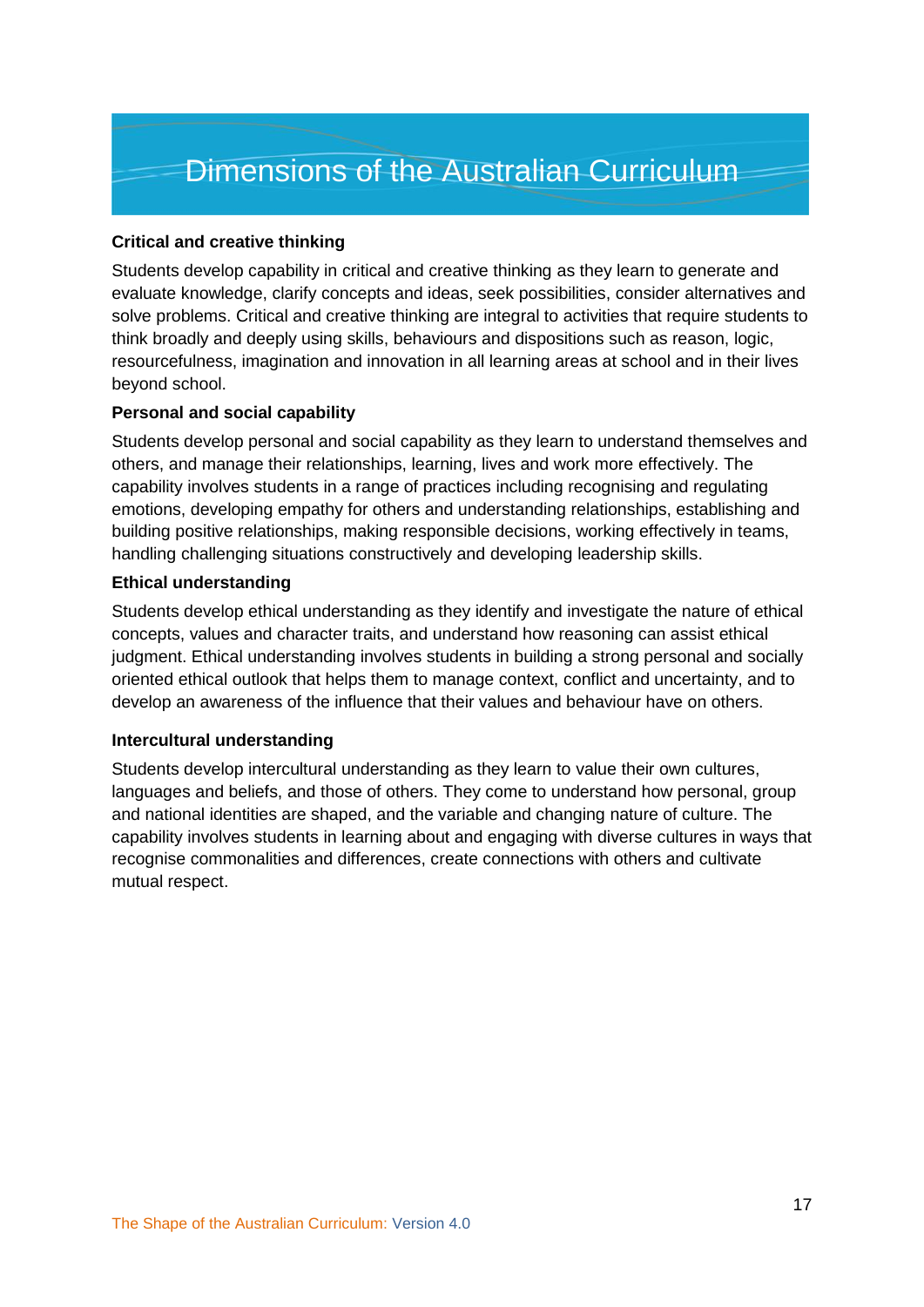- 34. The Australian Curriculum is designed to meet the needs of students by delivering a relevant, contemporary and engaging curriculum that build on the educational goals of the Melbourne Declaration. The Melbourne Declaration identifies three key areas that need to be addressed for the benefit of both individuals and Australia as a whole. In the Australian Curriculum these have become priorities that provide students with the tools and language to engage with and better understand their world at a range of levels. The priorities provide dimensions which will enrich the curriculum through development of considered and focused content that fits naturally within learning areas. They enable the delivery of learning area content at the same time as developing knowledge, understanding and skills relating to Aboriginal and Torres Strait Islander histories and cultures, Asia and Australia's engagement with Asia or Sustainability. Incorporation of the priorities will encourage conversations between learning areas and between students, teachers and the wider community. The crosscurriculum priorities to be included in the Australian Curriculum are:
	- Aboriginal and Torres Strait Islander histories and cultures
	- Asia and Australia's engagement with Asia
	- Sustainability.

#### **Aboriginal and Torres Strait Islander histories and cultures**

The Aboriginal and Torres Strait Islander histories and cultures priority provides opportunities for all learners to deepen their knowledge of Australia by engaging with the world's oldest continuous living cultures. Students will understand that contemporary Aboriginal and Torres Strait Islander communities are strong, resilient, rich and diverse. The knowledge and understanding gained through this priority will enhance the ability of all young people to participate positively in the ongoing development of Australia.

#### **Asia and Australia's engagement with Asia**

The Asia and Australia's engagement with Asia priority will ensure that students learn about and recognise the diversity within and between the countries of the Asia region. They will develop knowledge and understanding of Asian societies, cultures, beliefs and environments, and the connections between the peoples of Asia, Australia, and the rest of the world. Asia literacy provides students with the skills to communicate and engage with the peoples of Asia so they can effectively live, work and learn in the region.

#### **Sustainability**

The Sustainability priority will allow young Australians to develop the knowledge, skills, values and world views necessary for them to act in ways that contribute to more sustainable patterns of living. It will enable individuals and communities to reflect on ways of interpreting and engaging with the world. The Sustainability priority is futures-oriented, focusing on protecting environments and creating a more ecologically and socially just world through informed action. Actions that support more sustainable patterns of living require consideration of environmental, social, cultural and economic systems and their in interdependence.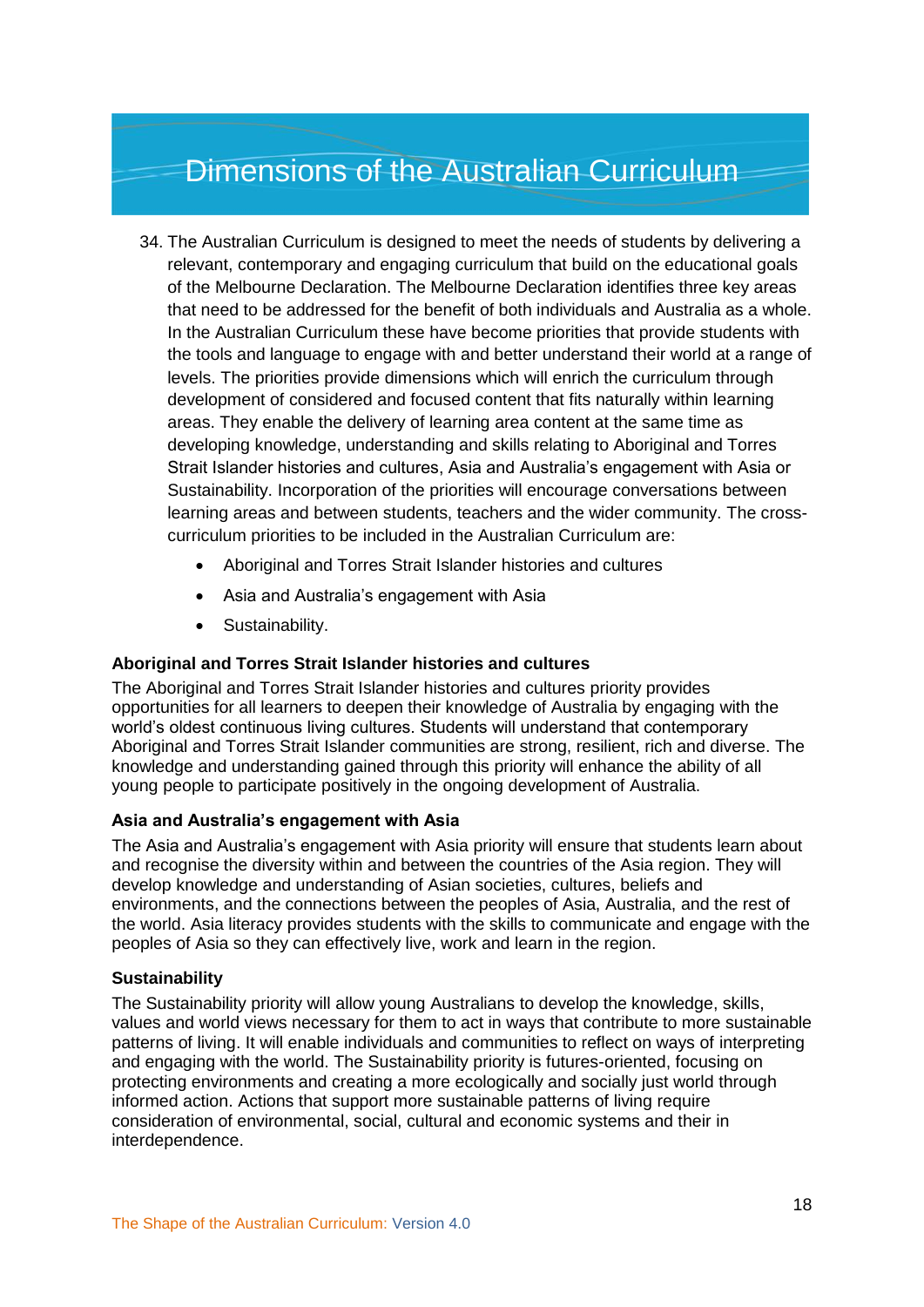#### <span id="page-20-0"></span>**The curriculum across the years of schooling**

- 35. For some learning areas, the Australian Curriculum has been written with the intention that it is taught to all students in each year of schooling from Foundation to Year 10, with decisions to be made subsequently about further learning in the senior secondary years. For other learning areas, the Australian Curriculum will be written for Foundation to Year 10, but with the intention that it is taught to all students across Foundation to Year 8, with subsequent decisions to be made about further learning in Years 9, 10, and then for senior secondary schooling.
- 36. The relative emphasis given to each of the eight learning areas varies across the stages of schooling according to factors such as:
	- making literacy and numeracy priority areas in the early years
	- increasing emphasis on all eight learning areas in the upper primary years and in Years 7–8
	- creating greater opportunities for students to choose learning pathways that build individual needs and interests in secondary schooling.
- 37. In the early years of schooling, priority is given to literacy and numeracy development because these are the foundations on which further learning is built. The foundation for literacy is built primarily in English and the foundation for numeracy primarily in mathematics. However, both literacy and numeracy must be reinforced and strengthened through learning in other contexts, including science, history and geography. Priority is also given to movement skills development, participation in physical activity and the development of safer and healthier personal practices through the teaching of health and physical education. Equally, all students in these early years will have the opportunity to develop their sensory, cognitive and affective appreciation of the world around them through exploratory and creative learning in The Arts and Technologies. The opportunity to learn a language may also be available subject to school and curriculum authority arrangements.
- 38. In the upper primary years and the first years of lower secondary schooling, the Australian Curriculum continues to prioritise English and literacy and mathematics and numeracy, along with the opportunity for a broad education drawing from each of the eight learning areas outlined in the Melbourne Declaration. The Australian Curriculum across these years of schooling provides core or common learning opportunities, while also providing opportunities for students to deepen their learning in particular areas according to their interests and needs.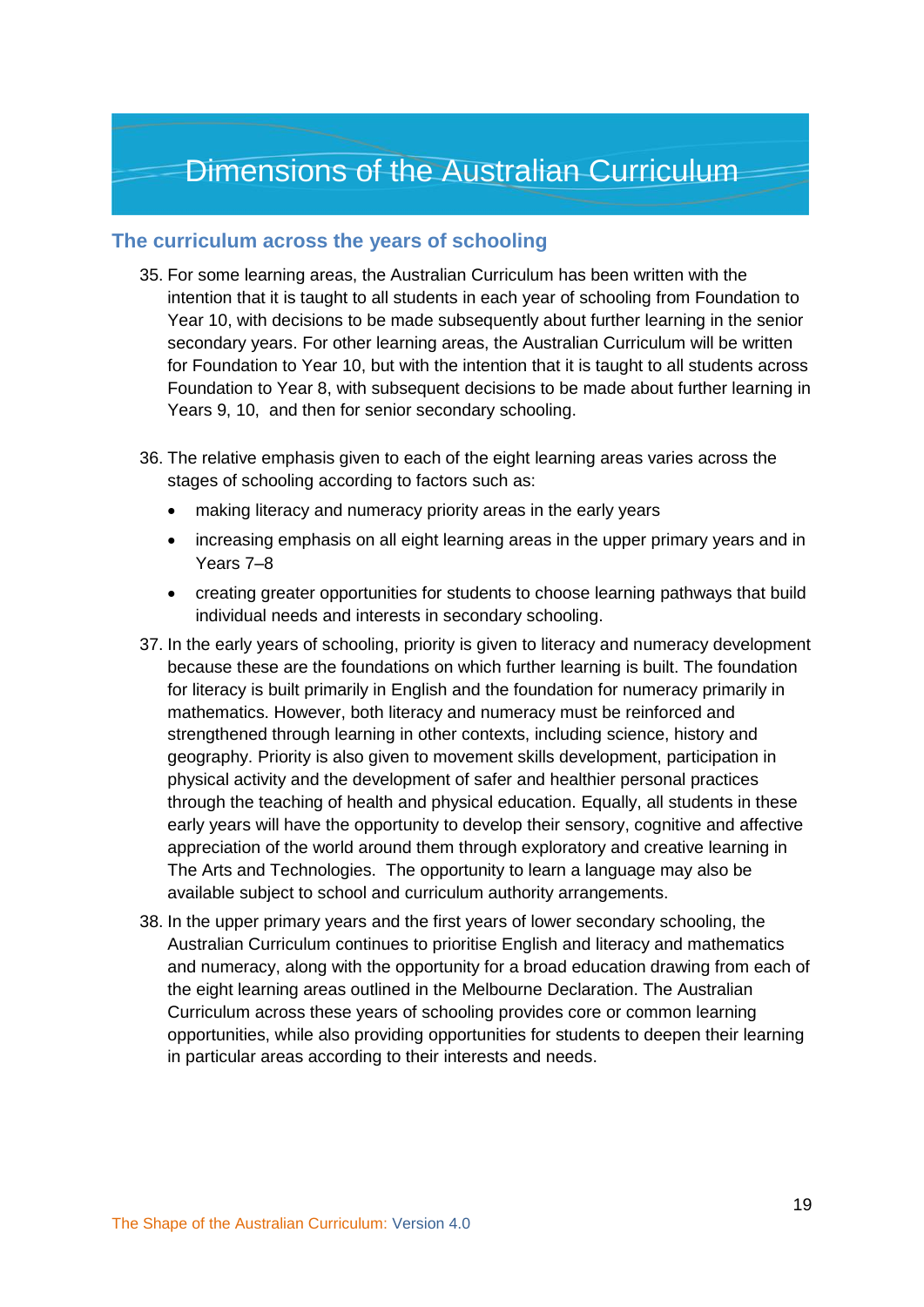- 39. The design of the Australian Curriculum for Years 9 and 10 recognises that many students commence senior secondary pathways and programs, including vocational pathways, in these years. The curriculum is designed to provide increased opportunities for students to make choices about learning pathways and to deepen their understanding in each learning area. It is based on the assumption that school and/or curriculum authorities will provide learning opportunities in English, mathematics, science, history, and health and physical education for all students and will also provide learning opportunities from other learning areas and in vocational and applied learning, including National Trade Cadetships. In Years 9 and 10, there is flexibility for students to undertake more specialised learning pathways that ensure all students are fully engaged and prepared to continue learning into the senior secondary years.
- 40. The senior secondary curriculum provides students with increased opportunities to make choices about pathways through school and beyond. These choices are informed by previous success and enjoyment, future options for training, learning or employment, and the setting in which the learning is to occur. The senior school curriculum offers more opportunities for specialisation in learning, including within the regular school program and through accredited vocational education and training.

#### <span id="page-21-0"></span>**The diversity of learners**

- 41. ACARA is committed to the development of a high-quality curriculum for all Australian students that promotes excellence and equity in education.
- 42. All students are entitled to rigorous, relevant and engaging learning programs drawn from a challenging curriculum that addresses their individual learning needs. The Australian Curriculum recognises that the needs of all students encompass cognitive, affective, physical, social, and aesthetic curriculum experiences.
- 43. The three-dimensional design of the Australian Curriculum, comprising learning areas, general capabilities and cross-curriculum priorities, provides teachers with flexibility to cater for the diverse needs of students across Australia and to personalise their learning.
- 44. ACARA will publish explicit advice for teachers, along with examples, on using the three-dimensional design of the Australian Curriculum to address the diversity of learning needs, including the needs of students with disability, gifted and talented students, and students for whom English is an additional language or dialect (EAL/D).
- 45. ACARA acknowledges that many **students with disability** are able to achieve educational standards commensurate with their peers, as long as the necessary adjustments are made to the way in which they are taught and to the means through which they demonstrate their learning.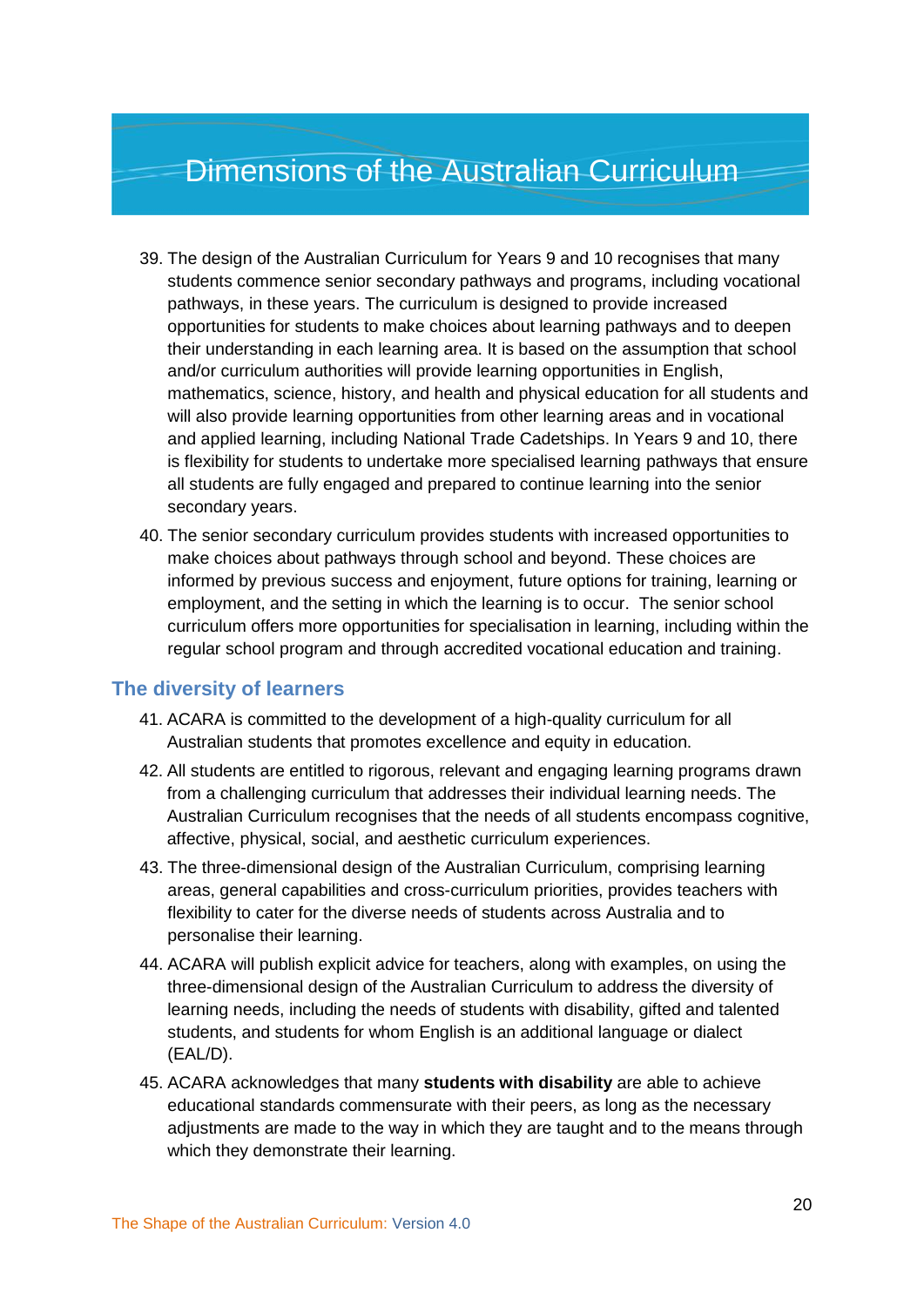- 46. In some cases curriculum adjustments are necessary to provide equitable opportunities for students to access age-equivalent learning area content. Teachers can draw from Australian Curriculum content at different levels along the Foundation to Year 10 sequences. In particular, teachers can use the extended general capabilities learning continua in Literacy, Numeracy and Personal and social capability to adjust the focus of learning according to individual student need.
- 47. Teachers can use the Australian Curriculum flexibly to meet the individual learning needs of **gifted and talented** students.
- 48. Teachers can enrich student learning by providing students with opportunities to work with learning area content in more depth or breadth; emphasising specific aspects of the general capabilities learning continua (for example, the higher order cognitive skills of the Critical and creative thinking capability); and/or focusing on crosscurriculum priorities. Teachers can also accelerate student learning by drawing on content from later levels in the Australian Curriculum and/or from local state and territory teaching and learning materials.
- 49. Students for whom **English is another language or dialect (EAL/D)** enter Australian schools at different ages and at different stages of English language learning and have various educational backgrounds in their first languages. Whilst many EAL/D students bring already highly developed literacy (and numeracy) skills in their own language to their learning of Standard Australian English, there is a significant number of students who are not literate in their first language, and have had little or no formal schooling.
- 50. While the objectives of the Australian Curriculum are the same for all students, EAL/D students must reach these objectives while simultaneously learning a new language and learning content and skills through that new language. These students may require additional time and support, along with teaching that explicitly addresses their individual language learning needs. Students who have had no formal schooling will need additional time and support in order to acquire skills for effective learning in formal settings.
- 51. A national *English as an Additional Language or Dialect: Teacher Resource* has been developed to support teachers in making the Australian Curriculum: Foundation to Year 10 in each learning area accessible to EAL/D students.This resource is located at

[www.acara.edu.au/curriculum/student\\_diversity/eald\\_teacher\\_resource.html.](http://www.acara.edu.au/curriculum/student_diversity/eald_teacher_resource.html)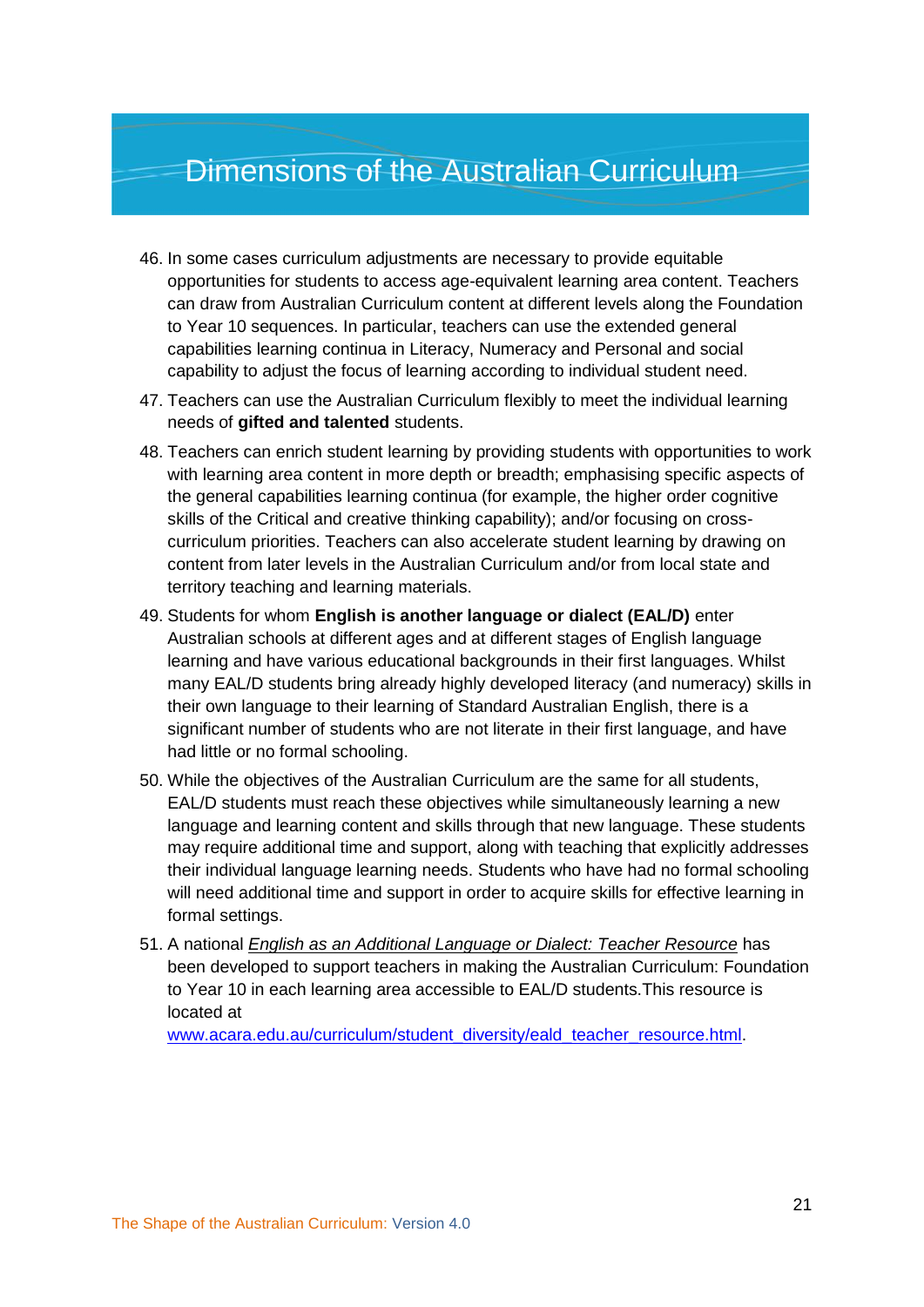#### <span id="page-23-1"></span><span id="page-23-0"></span>**Organisation of the Australian Curriculum F-10**

- 52. The key elements of the F-10 Australian Curriculum in each learning area are the rationale, aims, curriculum content and achievement standards. Year level descriptions or band descriptions provide information about the learning contexts that apply to the content descriptions and achievement standards.
- 53. The curriculum content, presented as content descriptions, specifies the knowledge, understanding and skills that teachers are to teach and young people are expected to learn across the years of schooling.
- 54. F–10 content descriptions are accompanied by 'content elaborations' which, as support material, provide illustrations and/or examples of the content descriptions.
- 55. The achievement standards describe what students are typically able to understand and able to do. They describe expected achievement. Across F–10 the set of achievement standards describe a broad sequence of expected learning.
- 56. The sequence of achievement standards within each learning area or subject emphasises the depth of conceptual understanding, the sophistication of skills and the ability to apply essential knowledge expected of students.
- 57. Achievement standards will be accompanied by sets of annotated student work samples, as support material, to assist teachers to make judgments about the extent to which each achievement standard has been met.

#### <span id="page-23-2"></span>**Learning area knowledge, understanding and skills**

- 58. The Australian Curriculum describes knowledge, understanding and skills organised by learning areas. The selection of content for particular learning areas takes into account the rapid expansion in bodies of knowledge and the challenges this presents for curriculum development.
- 59. For each learning area, the Australian Curriculum emphasises the knowledge, understanding and skills that form the entitlement of a learning area. Teachers are able to choose how best to introduce concepts and processes, and how to progressively deepen understanding to maximise the engagement and learning of every student.
- 60. The Australian Curriculum is designed to ensure that students develop the knowledge and understanding on which the major disciplines are based. Each discipline offers a distinctive lens through which we interpret experience, determine what counts as evidence and a good argument for action, scrutinise knowledge and argument, make judgments about value and add to knowledge.
- 61. Rather than being self-contained or fixed, disciplines are interconnected, dynamic and growing. A discipline-based curriculum should allow for cross-disciplinary learning that broadens and enriches each student's learning.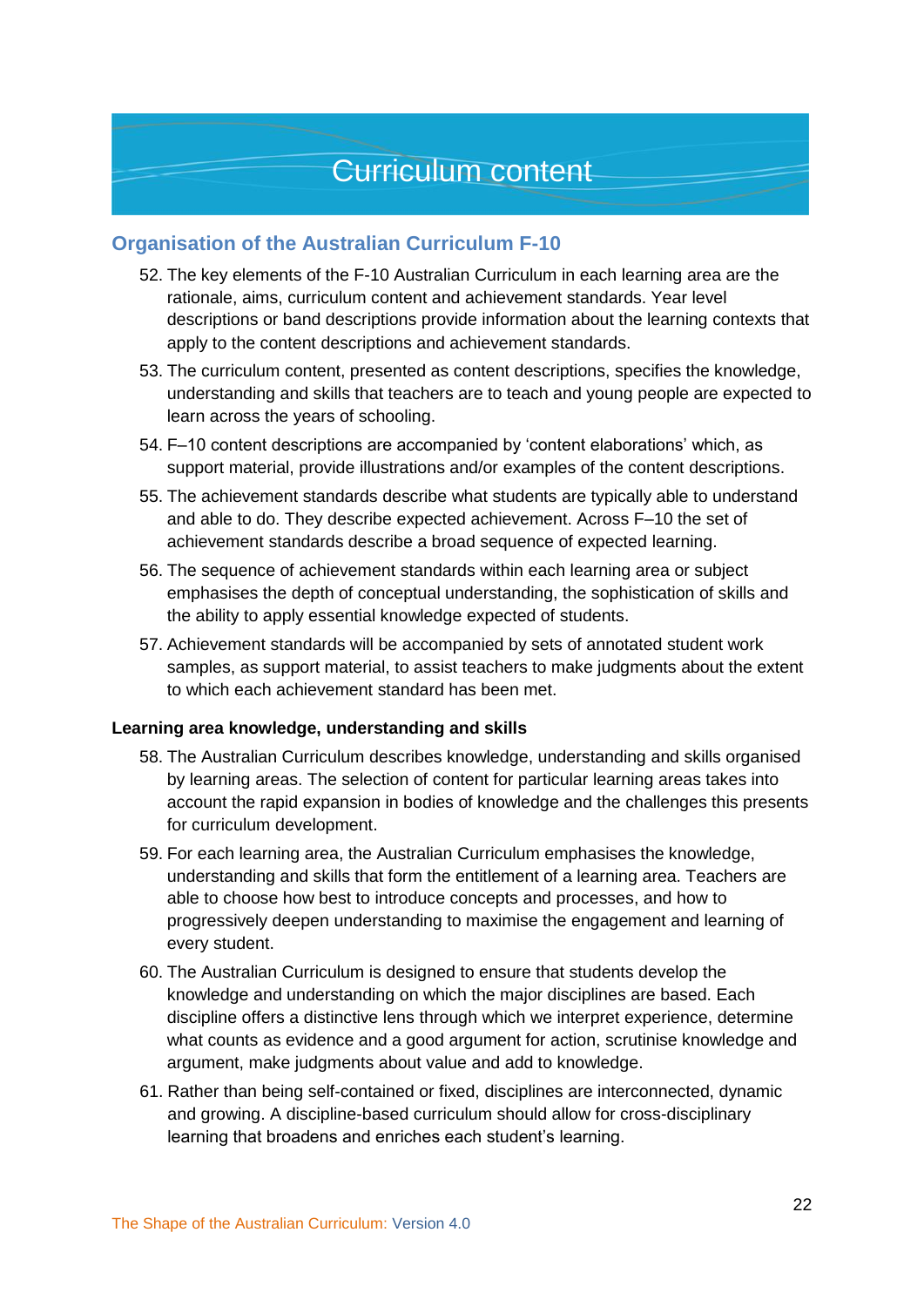- 62. In each learning area, the Australian Curriculum provides a rationale for the choice of curriculum content. The rationale describes the nature of the subject in general terms and provides an outline of how learning in this course relates to the contemporary world and current practice. It also explains the place and purpose of the subject, how learning in the subject is valuable and how it contributes to meeting the national goals of schooling.
- 63. The scope and sequence for each learning area ensures that learning is appropriately ordered and unnecessary repetition is avoided.

#### <span id="page-24-0"></span>**General capabilities**

- 64. General capabilities are represented to different degrees in each of the learning areas. Some are best developed within specific learning areas. Others can be developed in any learning area depending on teachers' choices of classroom activities. Curriculum documents make explicit how the general capabilities can be addressed in each learning area and allow flexibility in implementation.
- 65. For each of the general capabilities, a learning continuum has been developed that describes the knowledge, skills, behaviours and dispositions that students can be expected to have developed at particular stages of schooling. The general capabilities have been developed to enhance learning area content and will assist teachers to plan for and to guide student learning of these important areas of the curriculum. Teachers are expected to teach and assess general capabilities to the extent that they are incorporated within each learning area. State and territory curriculum and school authorities will determine whether and how student learning of the general capabilities will be separately assessed and reported.

#### <span id="page-24-1"></span>**Cross-curriculum priorities**

- 66. The cross-curriculum priorities are contemporary issues about which young Australians should learn. The cross-curriculum priorities to be addressed in the Australian Curriculum F-10 are:
- Aboriginal and Torres Strait Islander histories and cultures
- Asia and Australia's engagement with Asia
- Sustainability.
- 67. Each of these priorities is represented in learning areas in ways appropriate to that area. For each of the cross-curriculum priorities, a set of organising ideas has been developed. These are consistent across the curriculum and are reinforced in learning areas.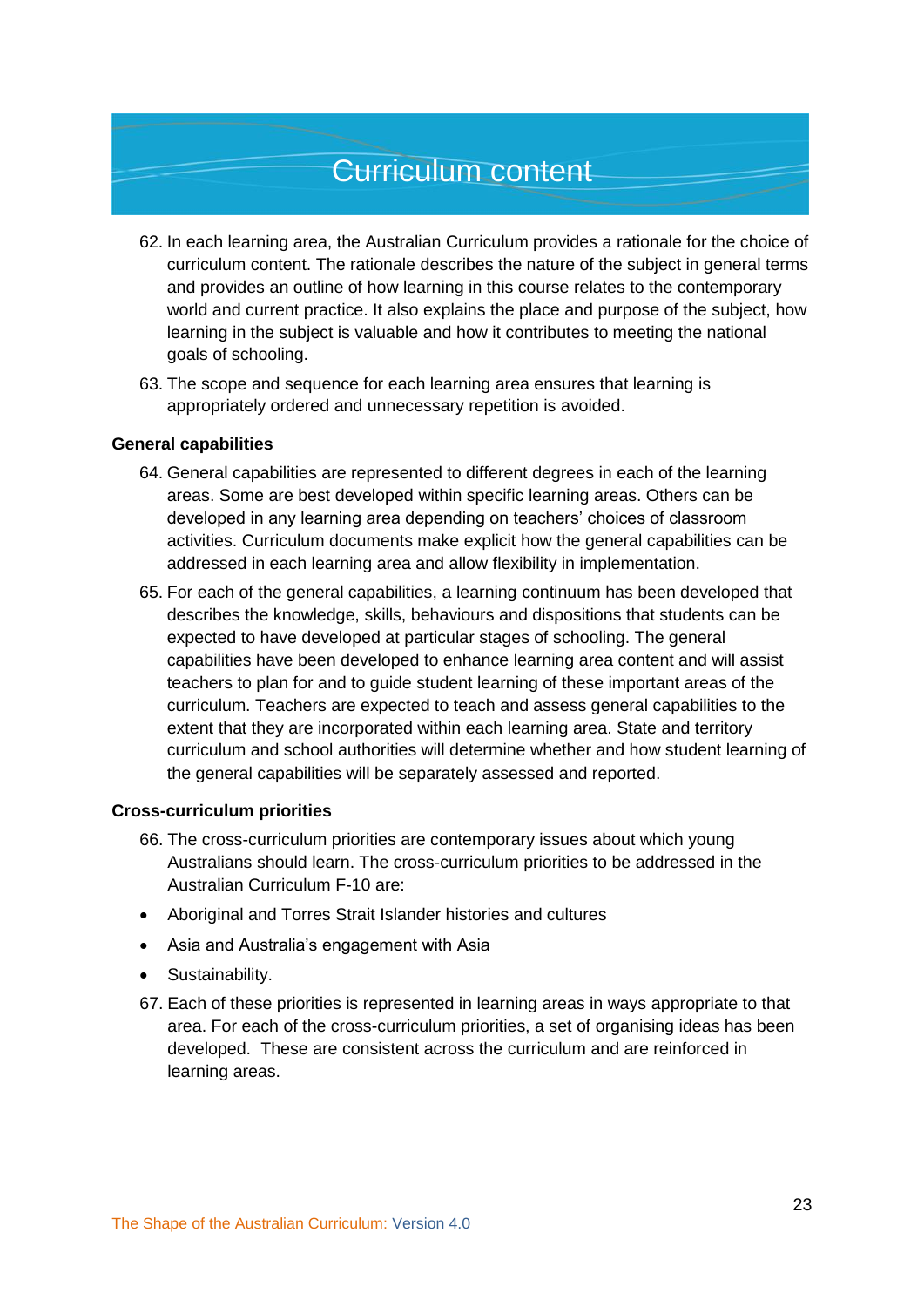#### <span id="page-25-0"></span>**Development of the F-10 curriculum on a year-by-year or bands-ofschool-years basis**

- 68. In English and Mathematics, much is known about sequences of learning, and there is empirical evidence to guide the writing of curriculum on a year-by-year basis. For science, history and geography the curriculum has also been developed on a year-byyear basis although the descriptions of skills in these areas, for example, are by bands of years.
- 69. Decisions about the structure of the curriculum for the remaining learning areas will be the subject of consultation during the development process and will take into account:
	- a) the evidence base available to guide writers that is, what is known about the typical sequence of student learning and the development of competence in a given learning area
	- b) the frequency with which a subject is expected to be taught to all students that is, whether it is expected that all students will learn the subject in each year of schooling
	- c) the extent to which it is desirable to provide flexibility to schools in how they deliver the curriculum — that is, whether writing the curriculum in bands of years provides schools with greater flexibility to decide when to teach particular content, while bearing in mind the increased risk of repetition of content for students who move between schools.

#### <span id="page-25-1"></span>**Organisation of the senior secondary Australian Curriculum**

- 70. The senior secondary Australian Curriculum will be written for subjects as agreed to nationally.
- 71. The senior secondary Australian Curriculum comprises rationale and aims, learning outcomes, content descriptions and achievement standards.
- 72. Content descriptions detail the knowledge, understanding and skills to be taught and learned within a given subject, including the Australian Curriculum general capabilities and cross-curriculum priorities that naturally align with the subject.
- 73. Achievement standards refer to the quality of learning (the depth of understanding, extent of knowledge and sophistication of skill) demonstrated by students within a given subject. The senior secondary achievement standards are subject-specific and align with the major dimensions of learning as described in the learning outcomes and detailed in the content for the subject. Typically these dimensions are categorised into knowledge and understanding, and skills and written as five levels of achievement.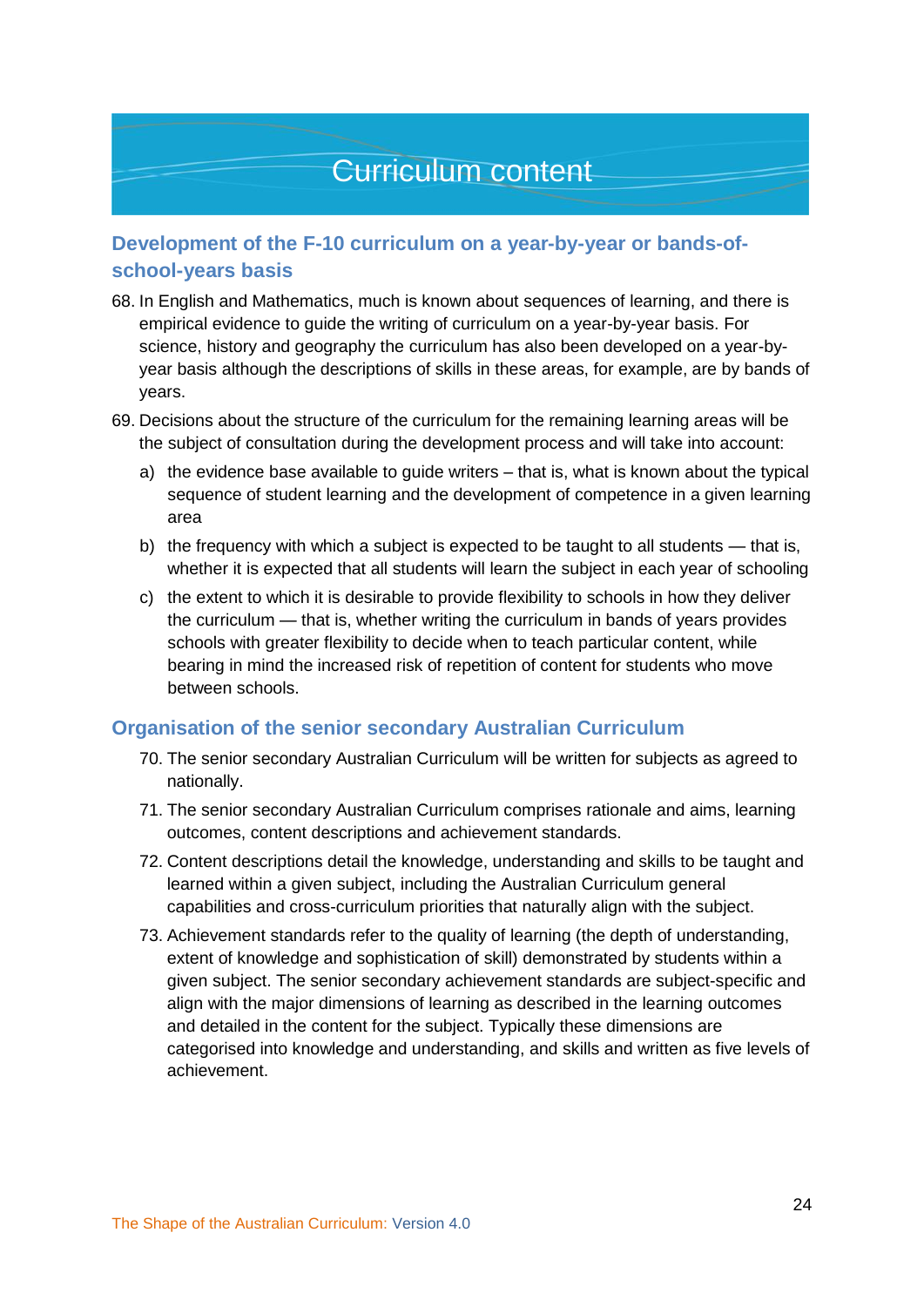74. State and territory curriculum, assessment and certification authorities continue to be responsible for the structure and organisation of their senior secondary courses and will determine how they integrate the Australian Curriculum content and achievement standards into their courses. They will determine the assessment and certification specifications for their courses that use the Australian Curriculum content and achievement standards and any additional information, guidelines and rules to satisfy local requirements.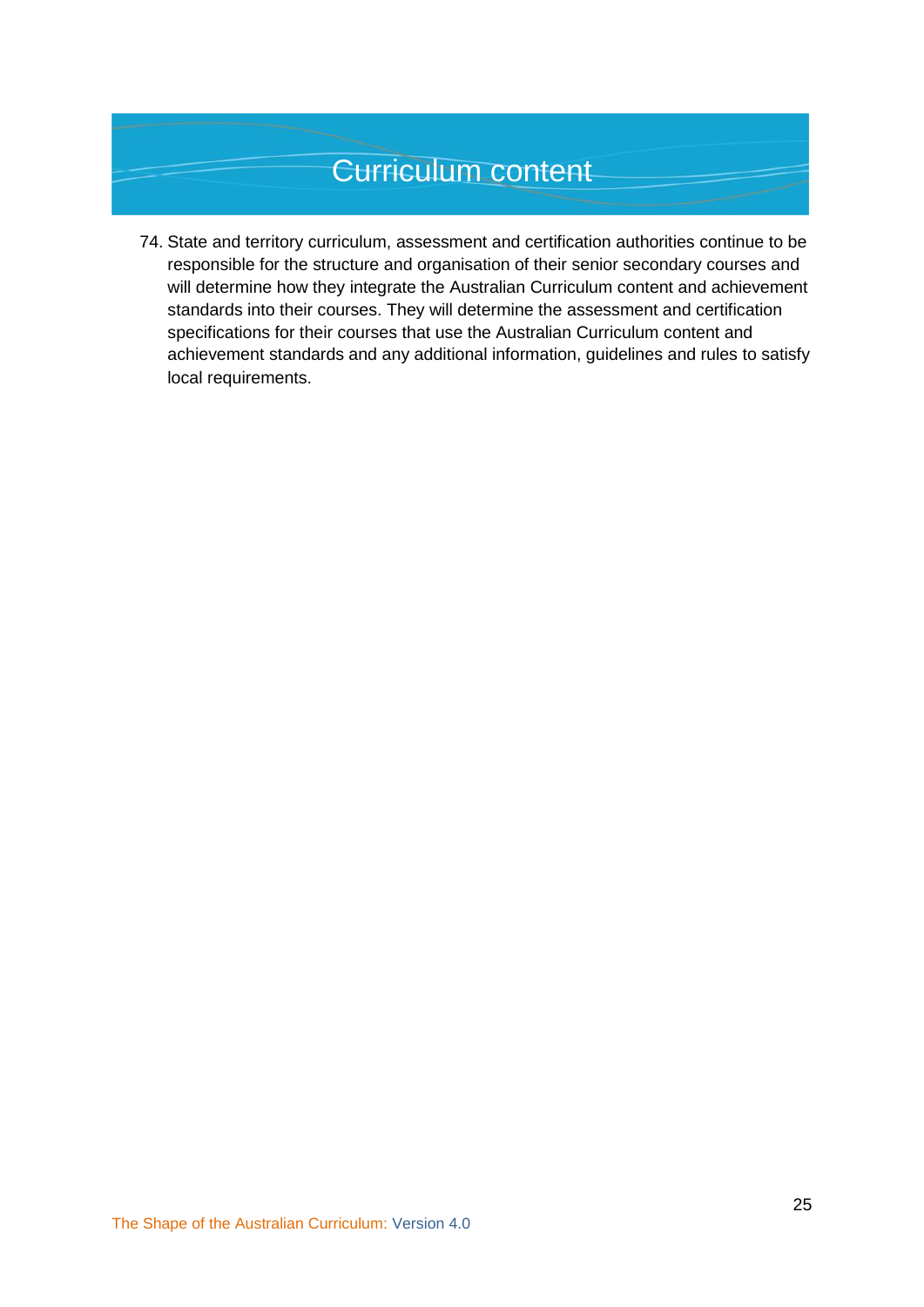### <span id="page-27-0"></span>Quality assurance and review of the Australian **Curriculum**

- 75. The development of the Australian Curriculum takes account of the following assumptions:
- a) The teaching and learning programs offered by schools are based on the Australian Curriculum, in conjunction with state or territory curriculum, and other learning opportunities and activities determined by the school.
- b) The Australian Curriculum for each learning area describes core content that should be taught when that curriculum is offered.
- c) Where Australian Curriculum exists for a learning area, it should form the basis of what is taught in schools for that learning area.
- d) For any year of schooling, Foundation to Year 10, the Australian Curriculum is written so that it should not take up more than 80 per cent of the total teaching time available in schools, with this proportion peaking in Years 7 and 8, and reducing significantly in Years 9 and 10 as core expectations are reduced.
- e) The Australian Curriculum content for any learning area should be 'teachable' within an indicative time allocation that ACARA sets for its curriculum writers, to avoid overcrowding and to allow for the inclusion of other content.
- f) Decisions relating to the organisation and delivery of the Australian Curriculum, including such matters as time allocations, rest with education authorities and schools. School and curriculum authorities can specify more teaching time.
- 76. Development of the curriculum is based on the assumption that teachers, when planning for teaching and learning, will account for current levels of learning of individual students and the different rates at which students develop.
- 77. The design of the curriculum assumes that schools are best able to decide how to deliver the curriculum and will, for example, apply integrated approaches where appropriate and use pedagogical approaches that account for students' needs, interests and the school and community context.
- 78. The Australian Curriculum leaves scope for education authorities and/or schools to offer additional learning opportunities beyond those provided by the Australian Curriculum.
- 79. Teachers will use a range of different assessment strategies to ascertain what each student has learnt — actual achievement — and will make judgments about the extent and quality of each student's achievement in relation to the Australian Curriculum achievement standards.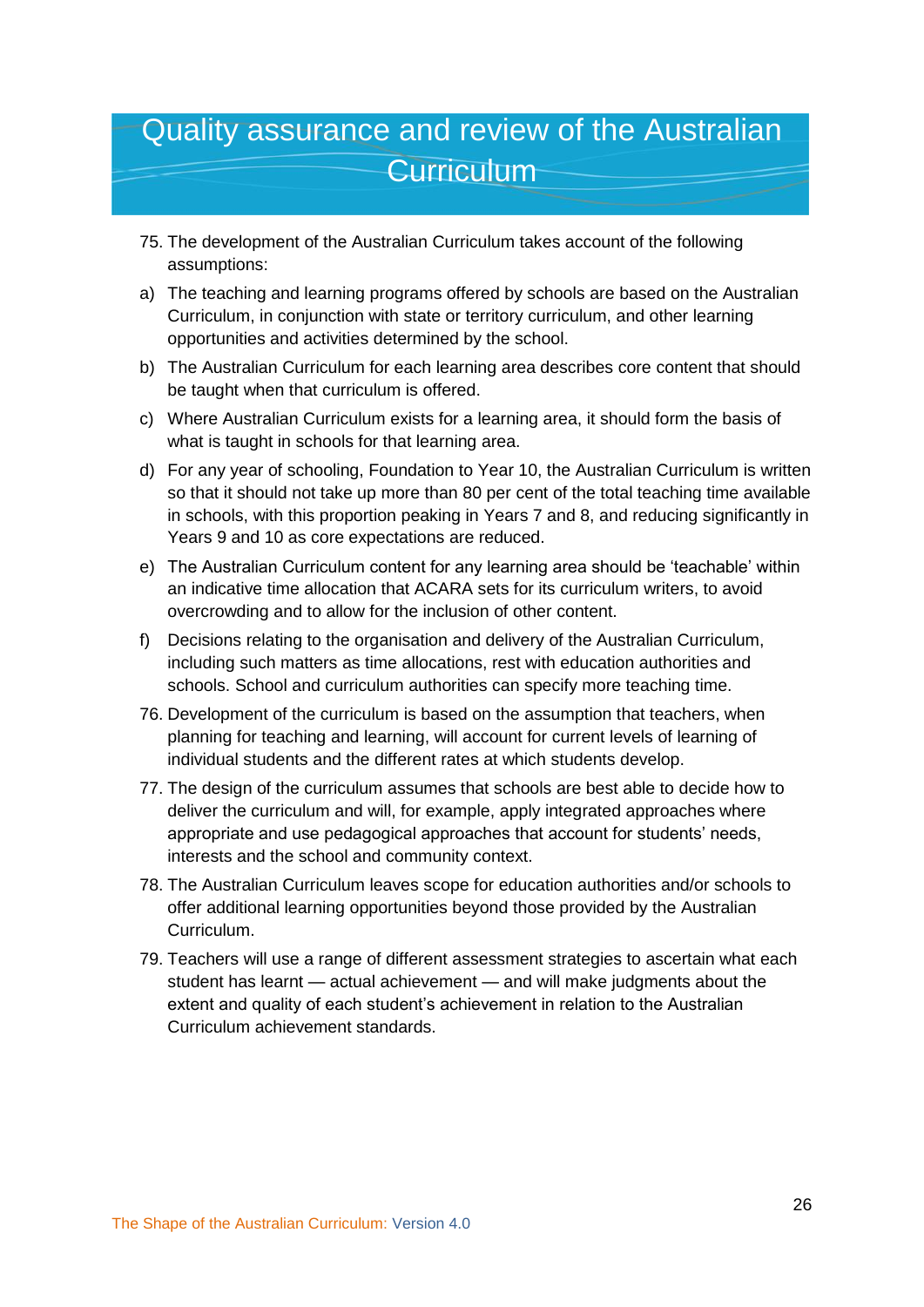### Teaching, assessing and reporting

- <span id="page-28-0"></span>80. Reporting to parents will provide information about a student's actual achievement against the achievement standards.
- 81. The use of Australian Curriculum achievement standards as a common reference point for reporting to parents will contribute to national consistency in reporting.
- 82. Current requirements for reporting to parents include the requirement for student achievement to be reported in terms of A–E grades (or an equivalent 5-point scale).
- 83. Education authorities and individual schools are able to determine, in consultation with parents and communities, the style and format of reporting that best meets local needs and circumstances, including provision of any additional elements of student reports. This might include written comments about the quality of learning demonstrated by the student; indicators of student effort, engagement, behaviour and improvement; student self-assessment; and future learning goals.
- 84. As the Australian Curriculum is being implemented, ACARA will work with the states and territories and the Australian Government to investigate ways that may strengthen national consistency in reporting of student learning.
- 85. The Australian Curriculum is a dynamic curriculum. The online publication of the curriculum facilitates ongoing monitoring and review, as well as providing the opportunity to update the curriculum in a well-managed and effectively communicated manner.
- 86. Any updating will take into account review and evaluation data; new national and international knowledge and practice about learning, teaching, curriculum design and implementation; and contemporary research in discipline and cross-discipline areas.
- 87. In this way, the Australian Curriculum will be subject to evaluation and validation during implementation and will continue to be benchmarked against the curricula of countries that are leading the world in education excellence and performance.